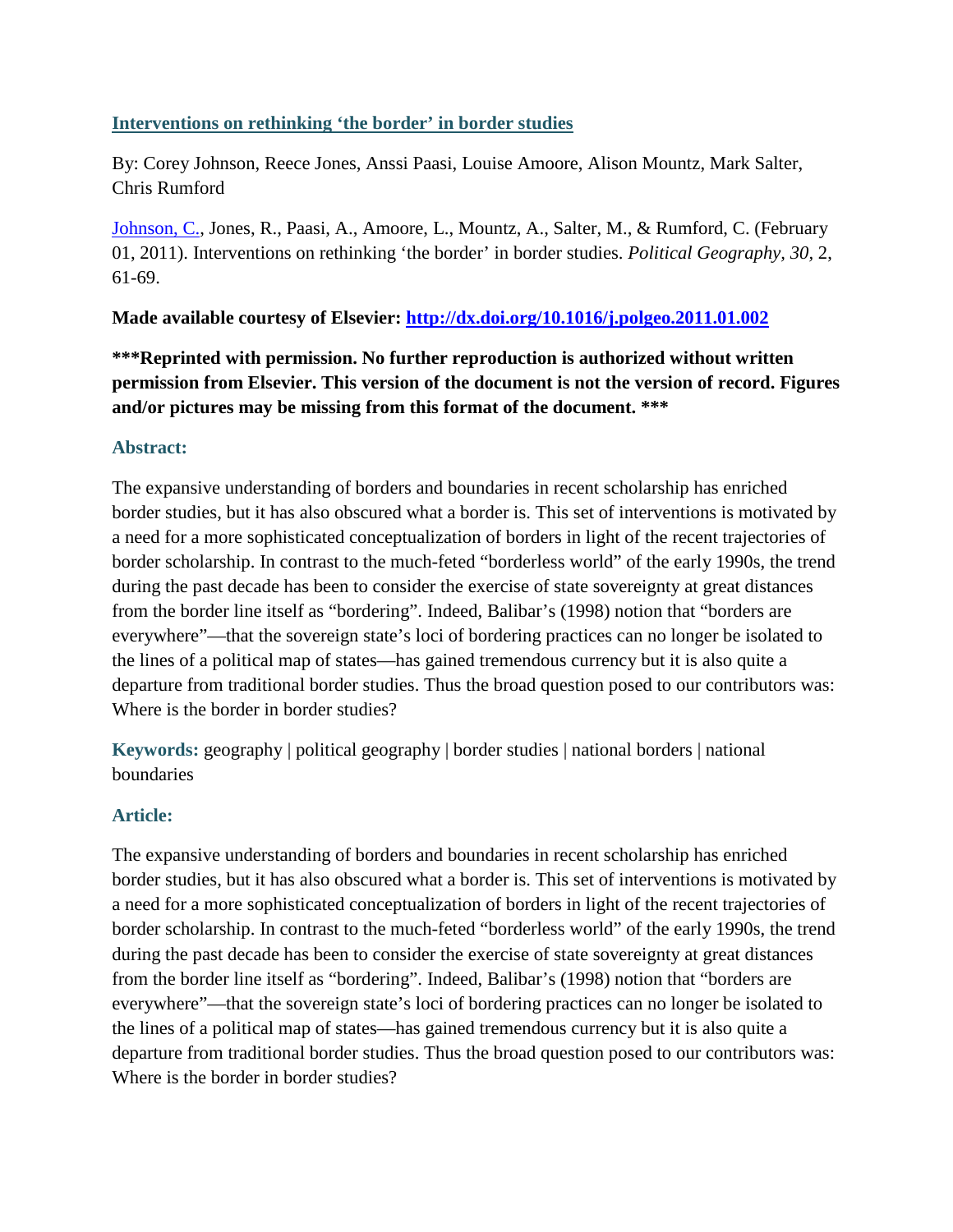The first decade of the twenty-first century saw substantial growth and diffusion of scholarly work in border studies in geography and beyond. This can be seen as partly a reaction to naïve, post-Cold War "borderless" world discourses and partly a response to clarion calls of the late 1990s for more attention to borders as the sum of social, cultural, and political processes, rather than simply as fixed lines (for a recent review of this body of literature, see Parker et al., 2009). Some of the emergent work continued long-standing interest in the role of international political borders in the still-dominant territorial order of the sovereign state system (O'Dowd, 2010). This work drew inspiration from the disjuncture between the notion of a borderless world through globalization and the reality of increased border securitization as part of the "war on terror", economic protectionism, and anti-immigration sentiments. Along these lines, scholars have analyzed changes at political borders such as new border fences (Jones, 2009b), biometric passports (Amoore, 2006), increased violence at the border (van Houtum & Boedeltje, 2009), and expanded security practices at airports and border crossings (Salter, 2008 and Sparke, 2006).

Much of the bordering work that marks some bodies as legitimate and others as out of place happens far from the political border itself through document procurement, data monitoring (Amoore, 2007), immigration raids (Coleman, 2009), offshore detention facilities (Mountz, 2010a), and exclusionary narratives in media and popular culture (Spoonley & Butcher, 2009). Geographers have focused our attention on the technologization of borders and visualization practices (Amoore, 2009), on cognitive boundaries of categories (Jones, 2009a), and on the relationships between "traditional" borders and the so-called borderless world of networked, topological space (Paasi, 2009). External drivers of border studies have included strong institutional support of the topic of borders, especially by the European Union. Not surprisingly, then, the increasing permeability of internal borders of the EU but the simultaneous reterritorialization of state power has been an important aspect of recent scholarship, particularly around the topic of transboundary cooperation (Johnson, 2009, Kramsch and Hooper, 2004 and Popescu, 2008). The conflicting logics of "national" borders and "supranational" unity have often complicated attempts at cooperation at the border line (Sidaway, 2001). Border studies in the EU have also shown that "new" European borders, especially the external borders of the Union, are in some ways no less hard than their internal predecessors, and indeed have become fairly "sharp" markers of difference (Scott & van Houtum, 2009).

Geography by no means has monopolized border studies. Recent important contributions from IR and political sociology focus on the diffusion of border security discourses (Salter, 2010), "virtual biopolitics" (Vaughan-Williams, 2010), and the movement of borders into cyberspace (Deibert & Rohozinski, 2010). Questions about the appropriate spatial scales of border studies have also featured prominently in recent years: asking whether the evidence of the performance of the border is best found in cities (e.g. Jirón, 2010) or in the actions of non-state actors ranging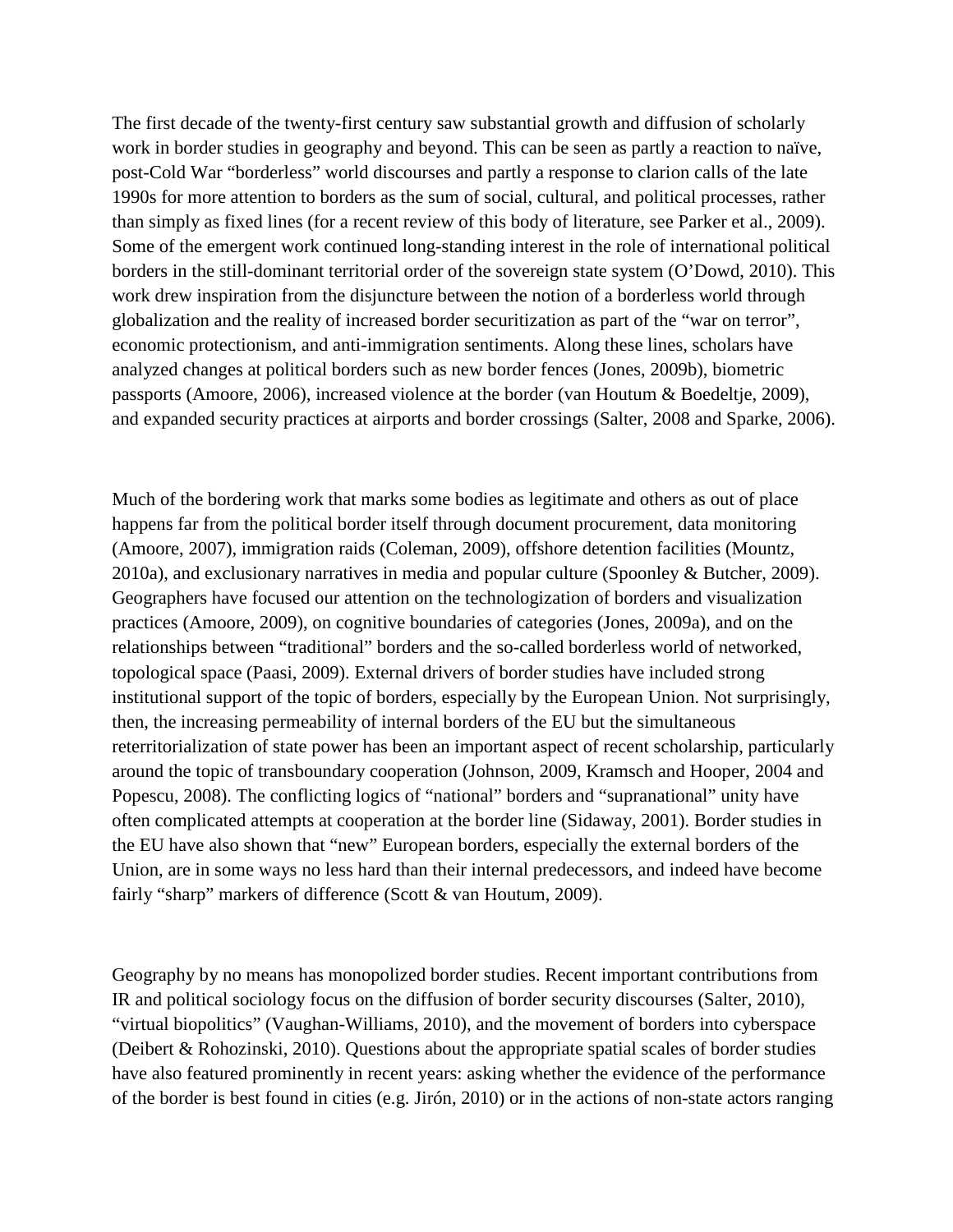from vigilantes to entrepreneurs who do borderwork, such as petitioning for an exclusive regional labeling, to improve their business (Doty, 2007 and Rumford, 2006). Borders are also alive and well in cultural studies, such as in work on borders as sites of cultural encounter with the "other" (Rovisco, 2010), and in philosophy, particularly on the relationship between citizenship and borders in Europe (Balibar, 2009).

In light of the rich-but-diffuse recent history of border scholarship, the contributors to this set of interventions put forth possibilities for a more coherent, interdisciplinary agenda for border studies focusing on the interconnected themes of place, performance, and perspective.

Although the spatiality of borders has undergone shifts in recent decades, it is nevertheless still important to consider the place of borders in border studies, i.e. where do we look for evidence of bordering practices and what are the impacts on particular places? The places of bordering have expanded well away from the border line itself to non-descript office parks and cyberspace just as risk assessment at the border has become pre-emptive in what Louise Amoore describes as "spatial stretching" and "temporal orientation". As Alison Mountz will show, political geographers must continue to interrogate the material manifestations of borders, particularly the relocation and reconstitution of unconventional border sites offshore and to sites internal to sovereign territory.

Borders are enacted, materialized, and performed in a variety of ways. Mark Salter suggests that the performativity of borders increasingly resembles Butler's (1988) idea of "stylized repetition of acts". Building on analyses of the narrative construction of statecraft, including borders, that has been at the center of critical geopolitics for two decades, recent work suggests how border studies can be enriched by focusing on the performative aspects of borders by state and non-state actors. Borders are, according to Paasi, enacted and performed not only as "discursive or emotional landscapes of social power" on the one hand, but also as "technical landscapes of control and surveillance" on the other.

Another concern for border scholars is how best to gain access to the border methodologically, or which perspectives provide the most fruitful openings to borders and borderwork. Just as the "where" question is complicated by unconventional border sites, the seemingly simple question of "who borders?" entails an increasingly complex answer since bordering practices are less and less the exclusive domain of the state and its agents. Indeed, as several contributors point out, a range of private actors including media, businesses, and citizens is involved in the daily work of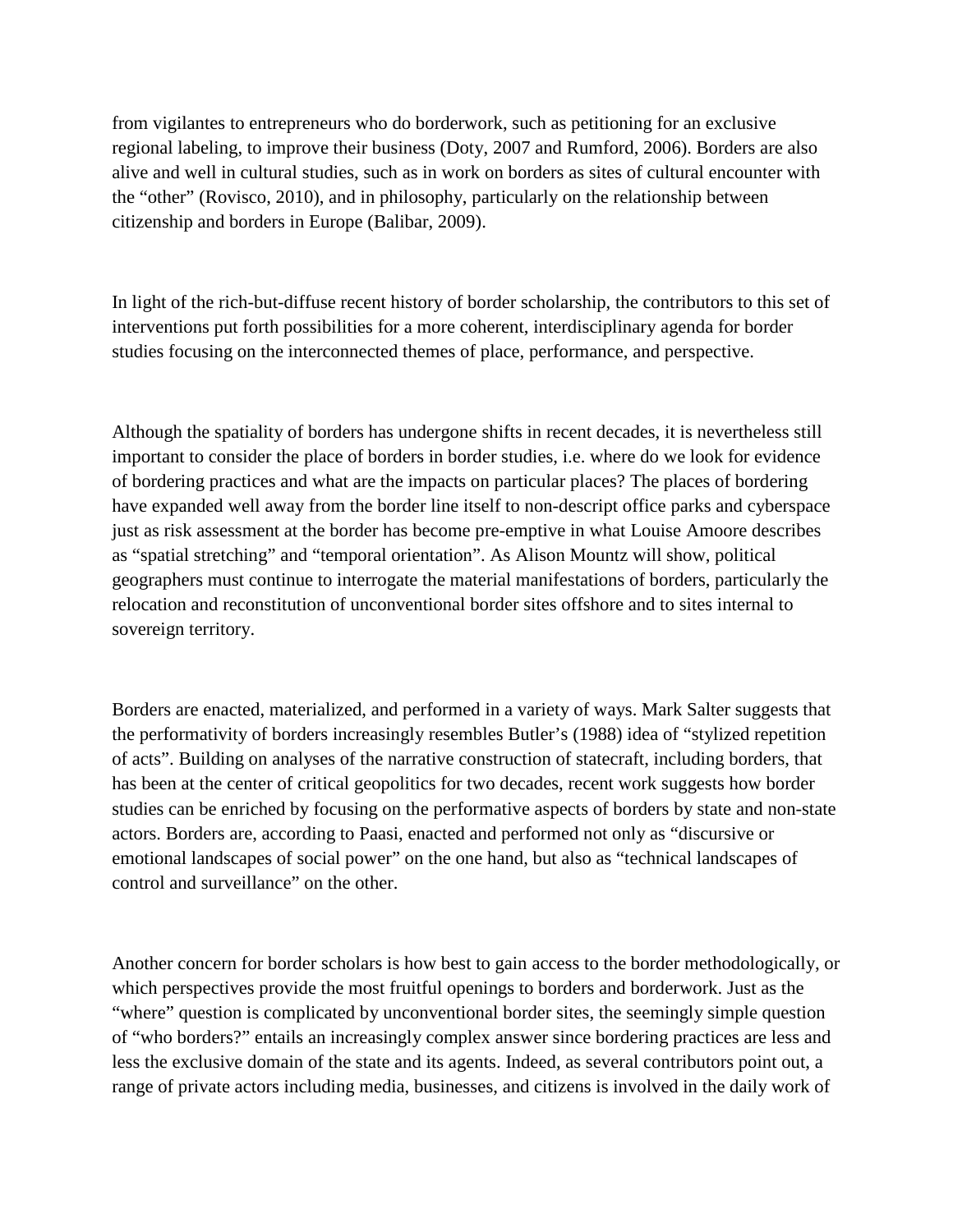making borders. "The sovereign decisions of the border", as Amoore describes, are as likely to be made by programmers and mathematicians who write computer code as they are by uniformed border agents. According to Mountz, gaining access to borders may therefore entail smarter use of geography's sophisticated methodological tools such as GIS, cartography, ethnography, and Participatory Action Research. Conceptually, it may also be useful to move scholars away from "seeing like a state" (a constraining lens given the increasing heterotopia of contemporary borders) and toward "seeing like a border", as Rumford proposes. Such a shift in emphasis would allow scholars to disaggregate the state and the border in order to conceptualize the multiple actors and sites of borderwork.

To this list of three 'p's' could be added a fourth: political. The shifting nature of borders has made them neither less politicized, nor lessened the need for scholars to be mindful and critical of the complicated relationship between state power and space and the fact that this relationship is perhaps most apparent at borders, wherever they are found. Indeed, collectively these interventions put forth possibilities for an ever more robust agenda for scholarly inquiry into borders while highlighting the need for any border scholar to accompany the ongoing transformations of state power with critical and politically attuned eyes.

Borders, theory and the challenge of relational thinking

#### Anssi Paasi

Rather than neutral lines, borders are often pools of emotions, fears and memories that can be mobilized apace for both progressive and regressive purposes. This became evident once again after the collapse of the socialist block. Events of the early 1990s gave a strong boost to border studies. This renewed interest was related to the removal of old states and borders, the rise of new ones, the moving (and the "ethnicization") of conflicts from state borders inside states, and the related refugee problems. The expansion of the EU led to an allocation of resources to border studies in EU programs, pegged to the normative goal of a peaceful shaping of the political and economic landscape in post-Cold War Europe.

A popular refrain since the late 1990s was that border studies are mushrooming, that new theoretical approaches and interdisciplinary views on borders are needed. Such claims resonated with the invention of new keywords in the social sciences, often related to globalization (space of flows, de/re-territorialization, mobility, hybridity, post-modernity, neo-liberalism), which seemed to challenge the apparent fixity that had characterized the world of border research during the Cold War period (Paasi, 1998). Rather than fixed lines, borders were now seen as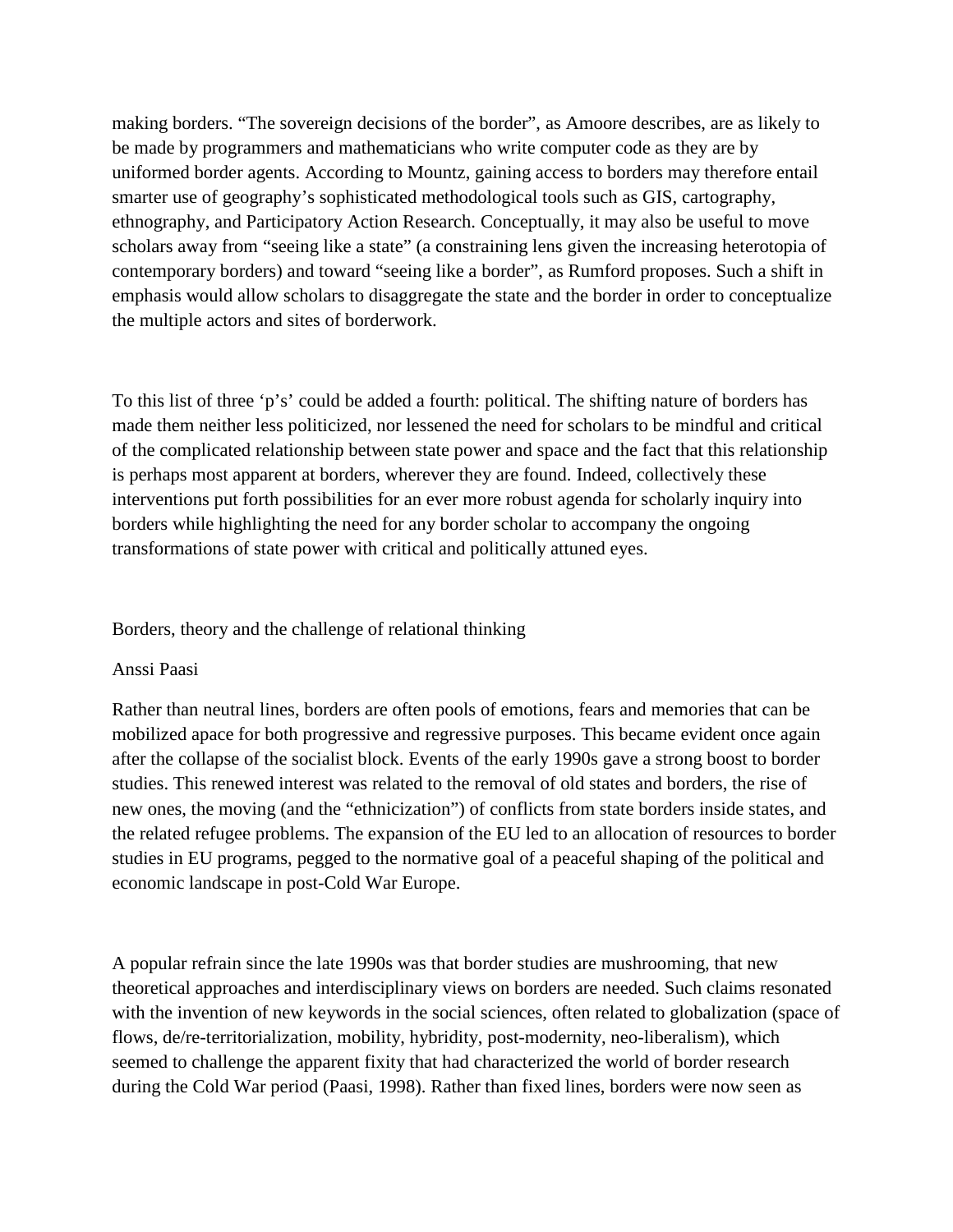processes, practices, discourses, symbols, institutions or networks through which power works. The simultaneously mounting neo-liberal rhetoric on the "borderless world" was shaken by the 9/11 attack in the USA. This gave a new impetus to security studies and reminded again of the emotional roles of borders.

While border studies have become more diverse during the last ten years or so, there is still not a catchall theory. There is instead a vigorous search for new conceptualizations on borders, often echoing the early claims to study hegemonic/counter-hegemonic boundary producing/reproducing practices. Bordering reflects politics in many ways. It is not only the politics of delimitation/classification, but also the politics of representation and identity that come into play. Bordering separates and brings together. Borders allow certain expressions of identity and memory to exist while blocking others. Respectively borders are open to contestation at the level of state and in everyday life.

I will reflect here two issues facing border scholars today: (1) the question of theory and (2) relational thinking that challenges bounded spaces. I will argue that both issues have been underscrutinized, which has led to neglect the role of context in border studies.

State borders are related in complex ways to local, regional, state-bound and supranational processes. A general border theory seems unattainable, and even undesirable, for two reasons. First, individual state borders are historically contingent and characterized by contextual features and power relations. There can hardly be one grand theory that would be valid for all borders. Such a theory is not problematic because the borders are unique but rather because of the complexity of borders and bordering. Borders manifest themselves in innumerable ways in daily lives and state-related practices and in institutions such as language, culture, myths, heritage, politics, legislation and economy. These practices condense in the contested idea of citizenship that brings together state, power, control, social responsibilities and possibilities. This implies that borders can be theorized reasonably only as part of wider production and reproduction of territoriality/territory, state power, and agency.

The strands of power that constitute (and are constitutive of) the borders make it increasingly difficult to think of certain borders as local and others as global. It is the increasing complexity of the contexts of borders that forces scholars to reflect borders in relation to such categories as space/territory/region, agency and power, to social practices such as politics, governance and economics, and to cultural processes such as ethnicity and spatial (national) socialization.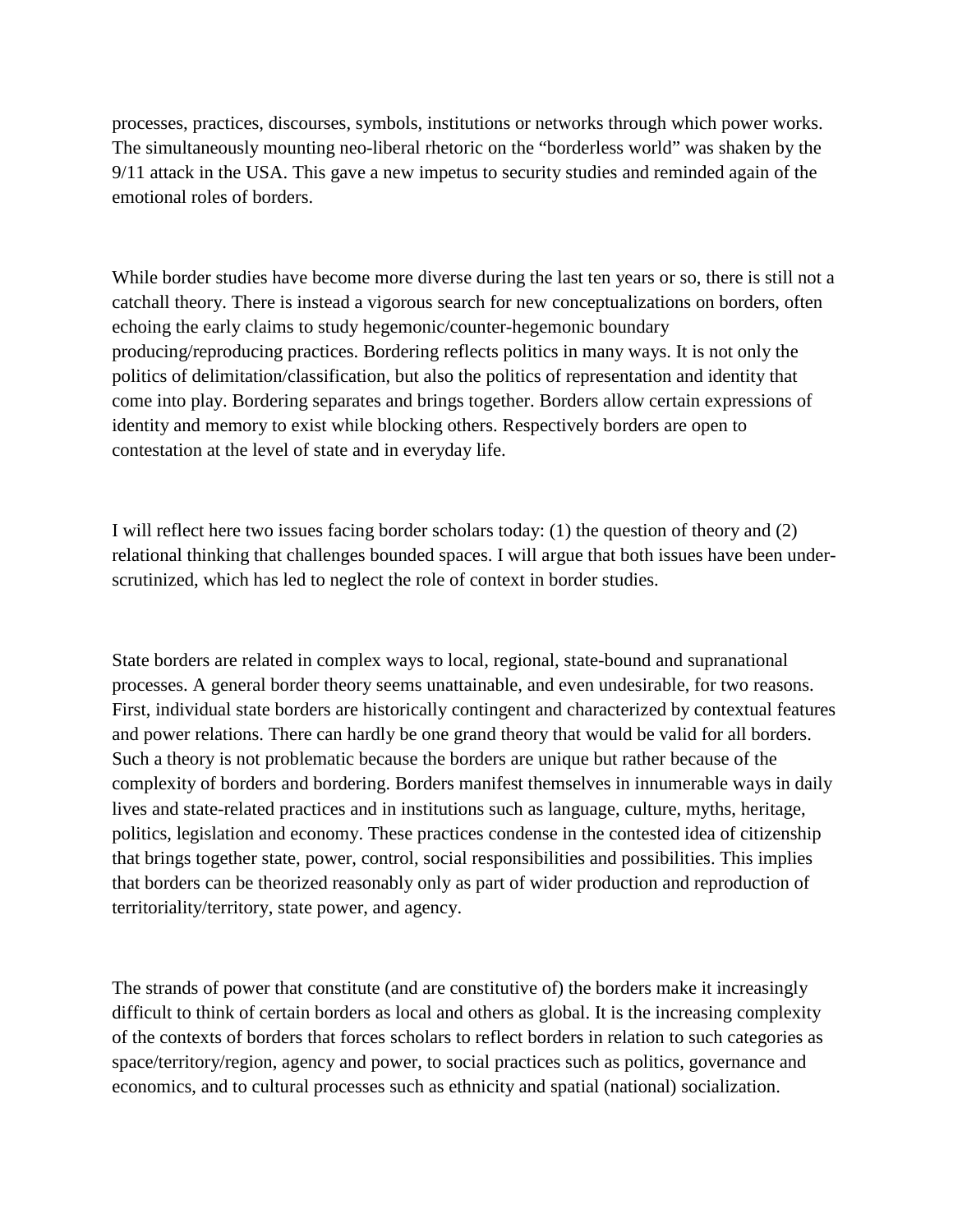Contextual research gains added value in comparative perspective. An analysis of the geohistorical forms of spatial socialization and daily life experiences related to identity, citizenship, and politico-territorial loyalties can reveal the roles of borders in the making of the geographies of ideologies and hegemony in states.

On the second issue, current scholarship in relational thinking treats bounded spaces generally as politically regressive and suggests that territories should be seen as open networked or topological spaces of relations (Amin, 2004). Contrary to the ongoing vibrant research on the changing meanings and functions of borders, and how they could be conceptualized, relational thinking has been more academic and normative, in the sense that it is not related to any specific border. Relational thinkers have not studied concrete state borders but have rather reflected their general roles as products of modernity.

In political geography, "bounded spaces" have been understood in two ways. First, states have been recognized as the major territories and respectively their borders as key elements to exercise territoriality, sovereignty and control. This static view has been challenged by ideas such as the territorial trap (Agnew, 1994) or spatial socialization (Paasi, 1996) that aim to reveal how territoriality is practiced. Other examples of bounded spaces include supra- and sub-state regions/regionalisms. Relational perspectives seem to be more valid in the case of sub-state regions than states. Such regions differ from state territories in many ways: the former do not have sovereignty and the related means to hold coercive power. Normally, neither regional citizenship with rights and duties exists, nor is there strict control of movement. Yet such regions can be significant for political mobilization.

The relational critique implies that borders are lines that surround spatial entities, lines that are crossed by all kinds of connections in the "topological" world, with an emphasis on the economy. The limits of ontological-normative thinking are quite obviously related to the neglect of the contextuality and historical contingency of borders, and the related power relations. Simple linear thinking has to be challenged also in the case of such borders since bordering, symbolism and institutions emerge simultaneously in the complicated processes of territorial institutionalization. Borders are never to be found only in border areas but are also located in wider social practice/discourse all around societies, and increasingly in relation to global space.

The notion that borders are "everywhere" needs further reflection. There are two obvious modalities to this (Paasi, 2009). First, borders are rooted in historically contingent practices and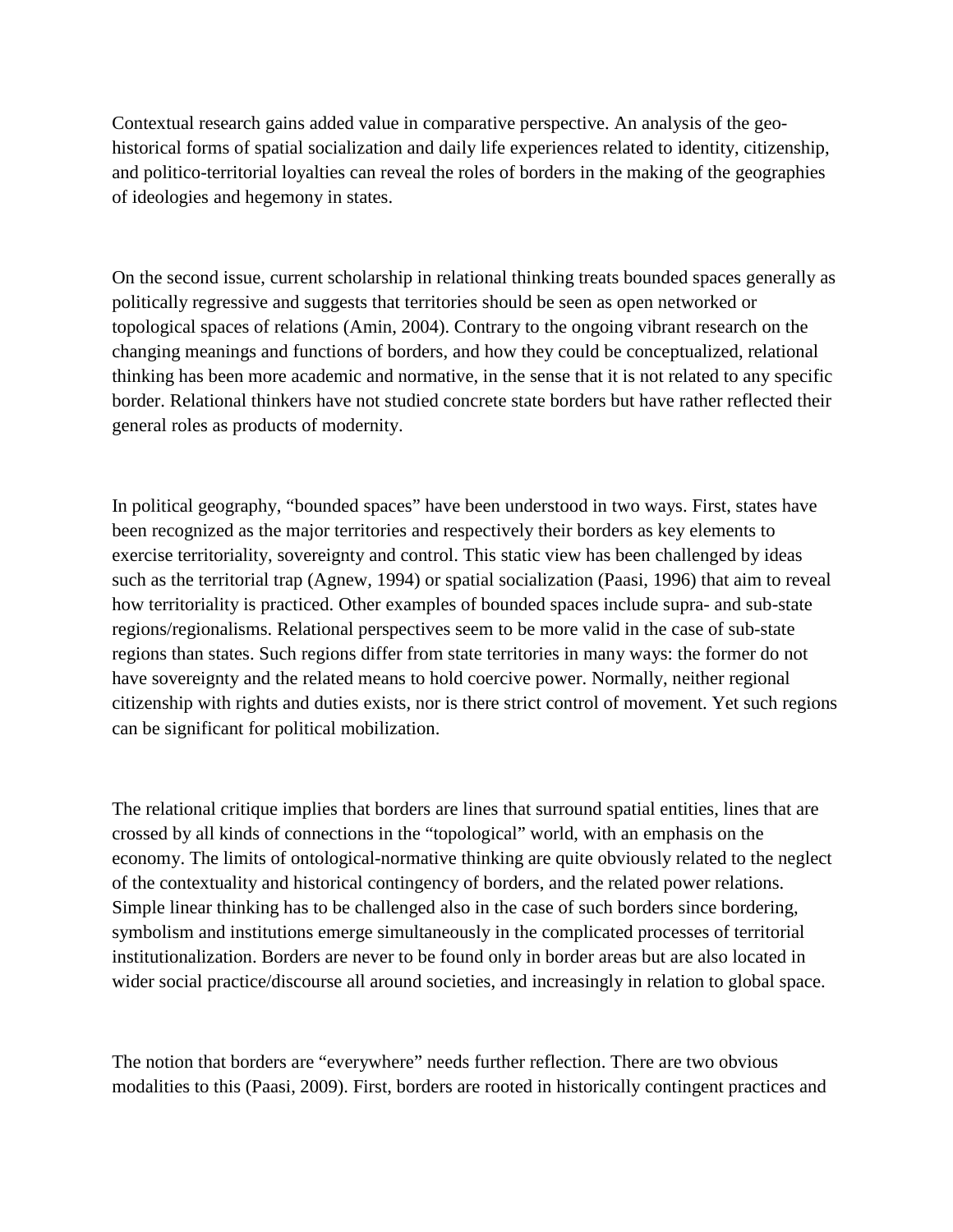discourses that are related to national ideologies and identities. These can be labeled as discursive/emotional landscapes of social power that often draw on various forms of nationalism. The site of the border is therefore not only the borderland but also the complex nation-building process and nationalist practices that can have material manifestations. For example, emotional bordering is often loaded into national celebrations, flag or independence days, military parades and cemeteries, international sports events, nationalized and memorialized landscapes and other elements of national iconographies.

Second, technical landscapes of control and surveillance, monitored by increasingly technical devices and biometrics, have gained in importance in the post 9/11 world, as Louise Amoore shows. This may simultaneously strengthen bordering in a society, be constitutive of social, cultural and political distinctions between social groups but may also contribute to the consolidation of state space. New technologies associated with border control – to prevent terrorism or illegal immigration – are not located solely in border areas but may indeed exist "everywhere".

These two overlapping landscapes link abstract ideas of border to society and show the site of borders in discourses/practices that are exploited to both mobilize and fix territoriality, security, identities, emotions, social memories, the past-present-future-axis, and national socialization. These landscapes ultimately operate in the same direction: to strengthen state space as a "bounded unit", however porous it is, or whether it has sharp physical borders or fuzzy borders.

It is crucial to reflect the forms of borders and bordering practices in various contexts, but it is equally important to scrutinize how the state operates in this regard. Territorial control of all kinds of flows, (national) ideologies and socialization – the key mediators in how borders bring institutional practices and discourses into everyday lives and civil society – demand careful consideration of the historical and contemporary functions of states (O'Dowd, 2010). This does not mean that the state is some superior agent among the complicated forms, tactics and manifestations of territorial power. Power can be seen as an increasingly complex phenomenon that exists in networked, topological and territorial social relations (Allen, 2009). As political geographers our major challenge to theorize and study empirically these complexes. Such work can have major political relevance and contains a progressive element since understanding the relations between such complexities and bordering may help us to fight nationalism and xenophobia.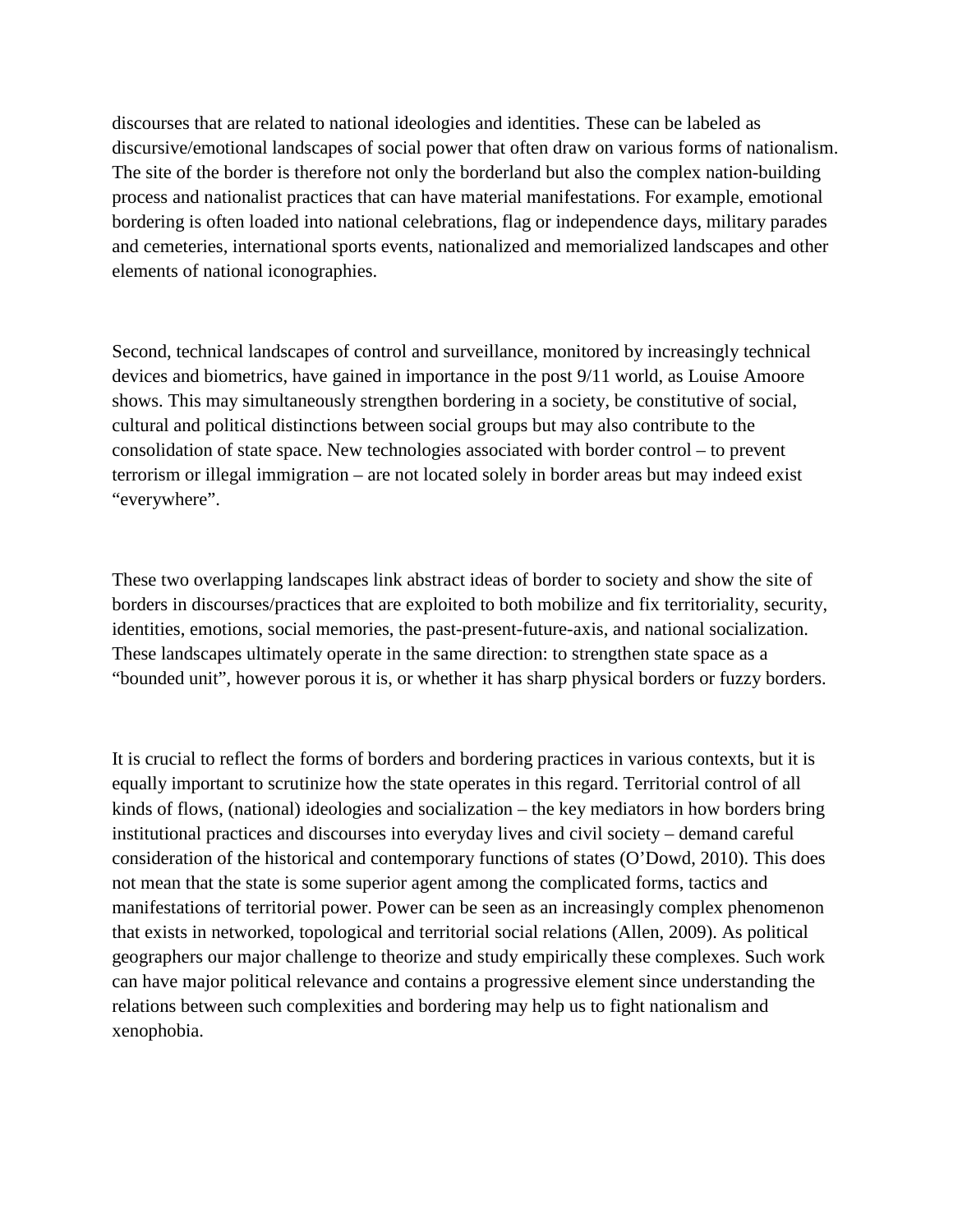On the line: writing the geography of the virtual border

#### Louise Amoore

It is March 2010 and 250 newly appointed "match analysts" begin their work at the UK's National Border Targeting Centre (NBTC). Attending to the screened data on border crossings in and out of the UK, they "judge the strength of computer generated alerts" and pass risk-flagged data on to border control, law enforcement or intelligence agencies. In a world in which the events of 9/11 have been rendered a problem of border security for which the solution is a "joining of the dots" of data, it is precisely such risk-based judgments that rewrite the geography of the border line. In the border writing for our times – is ever present but entering the visible register in programmes such as the UK's NBTC and e-Borders projects and US Automated Targeting System (ATS) – what the border is, where the border begins and ends, what crossing a border means: these are old questions that confront us anew. To be clear, though these emergent border techniques appear to derive from the UK and USA contexts, they act within software systems that are global in scope. Thus, the geography of an apparently "virtual border" (Home Office, 2009) witnesses a spatial stretching in which the border is "exported" via "touchpoints" and "encounters" between mobile people, objects and data, in a system "designed to operate far beyond state boundaries" (Trusted Borders, 2010). Not only in space but also in time, the temporal orientation of emerging border geographies is pre-emptive, "assessing security risks against data", "preventing potential threats prior to arrival", demarcating lines long before a recognizable border is reached (see www.datawars.org for results from an ESRC-NWO funded project on this complex).

To speak of borders, space and time, of course, is to pose a particularly geographic problem in such a way as to bring the discipline of geography into conversation with work from across the humanities and social sciences (Nield, 2006 and Raley, 2008). Borders exhibit a unique set of resonances across the space-time of an apparently globalized world of mobile people and things and that of the sovereign practices of the state. Put simply, emergent forms of bordering seek to reconcile security with mobility and sovereignty with economy. The circulations of a global economy and the data traces left in their wake are rendered a resource to the state's capacity to draw sovereign lines, as captured in the US Department of Homeland Security's (2008) ambition for "secure borders, open doors". No longer strictly a matter of disciplinary practices that stop, prohibit, enclose, delimit or proscribe, the work of the contemporary border is conducted in and through movement itself. This is evident in Foucault, Senellart, and Davidson (2007, pp. 44–45) depiction of a security apparatus, that it is oriented not to the disciplinary concern to "let nothing escape", but rather to "open up and let things happen". The "space of security", for Foucault, poses a "different sort of problem", one that must "allow circulations to take place, sifting the good and the bad, ensuring that things are always in movement" (p. 65). Disciplinary techniques position mobility and security in a fraught relation, where the prevention of infraction is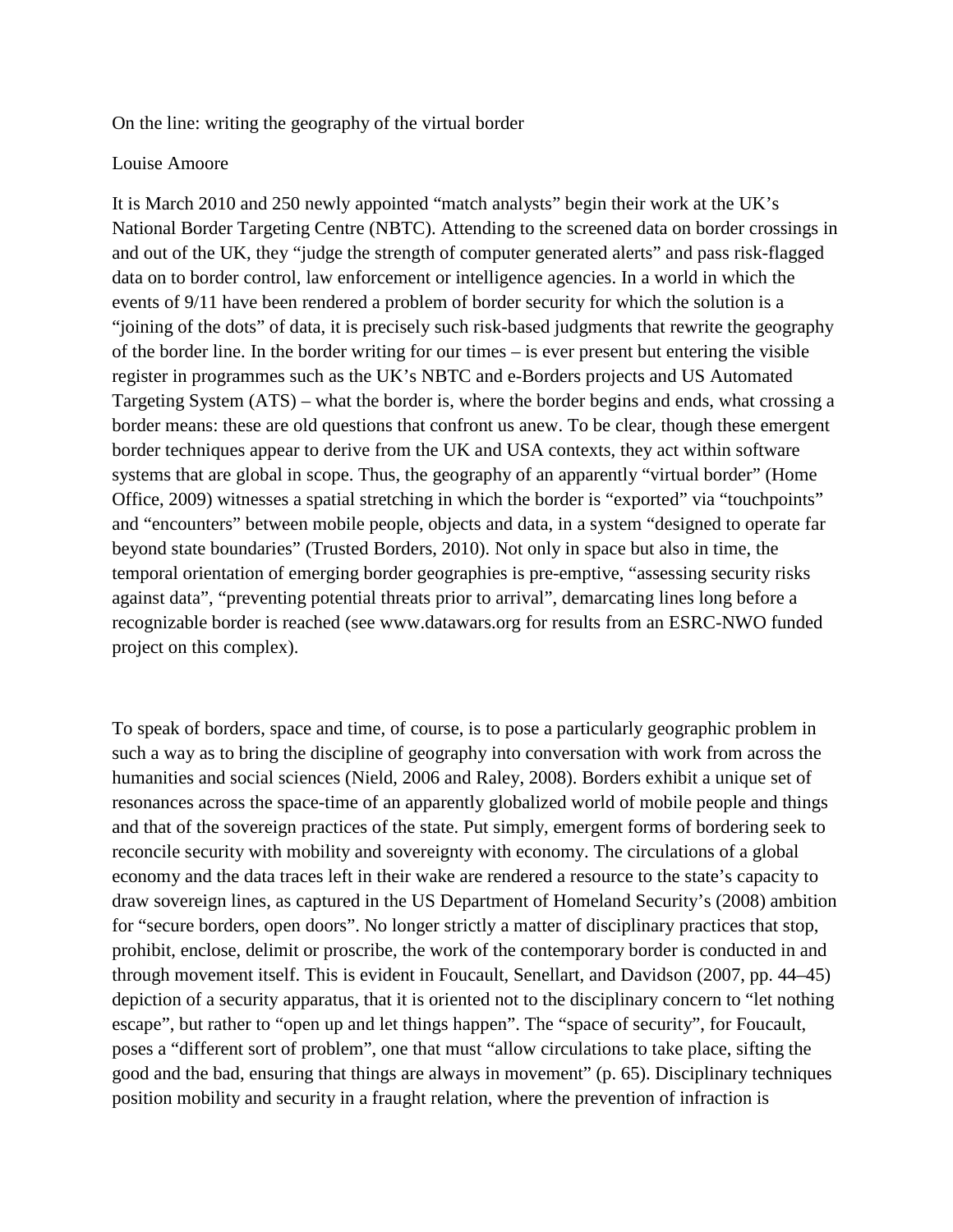achieved precisely by stopping, halting, prohibiting at the border line at the edge of territory. By contrast, the contemporary border places mobility at the service of security thereby finitely grading and risk scoring forms of movement such that the body is divided even within itself (Deleuze, 1992).

The particular and specific emergent forms of border practice exceed an area of interest that one might term "border studies", demanding instead that the spaces of bordering – the "material locations" to echo Anssi Paasi – be considered as elements of a somewhat novel modality of sovereign power. To clarify, that is not to say that the border no longer matters, quite the contrary. As a site of the exercise of sovereign power border practices locate new ways to instantiate the state's decisions and judgments. New ways, as Sparke (2005, p. xiv) has suggested, of "graphing the geo" through novel spatial processes. The geo-graph itself, the very capacity to write the world and draw the lines of safe/dangerous, of risk/at risk, here/there, is located in an assemblage of state and commercial authorities, bodies, money, data and things who dwell together in the border landscape. To return to the example with which I began this intervention, my interviews with border security software designers suggest that "judgments" of the match analysts are made possible only by the algorithmic risk models already written by mathematicians, software designers and computer scientists. These practitioners "work out the best set of rules" governing the links between otherwise scattered items of data. The graphing of the geo thus incorporates sovereign decisions that exceed the state itself – spatial processes of searching and scanning, detention and deportation that are located far away from the visible policing of the border line. In effect, within these global and data-driven systems, border lines are drawn via the association rules between items of data. The associational logic that produces an alert on the screens of analysts and border guards may thus read:

"If past travel to Pakistan and flight paid by a third party, then risk score of \*\*\*; if paid ticket in cash and this meal choice on this flight route, then secondary checks against \*\*\*; if two tickets paid on one credit card and seated not together, then specify this risk level". The association rules of algorithmic models are never quite rules but more akin to elements that will produce one risk effect on one day, at one particular time and in one set of circumstances, and quite another in other instances.

In this way, the lines drawn in commercial techniques such as credit rating or life insurance risk scoring are newly deployed in the writing of contemporary border security. Just as the collection of spatial data was intrinsic to the history of cartographic writings of the border line, so the data collected in the course of commercial transactions with airlines, travel agencies, banks and credit card companies are assembled to write a new cartography of the border line (Amoore & de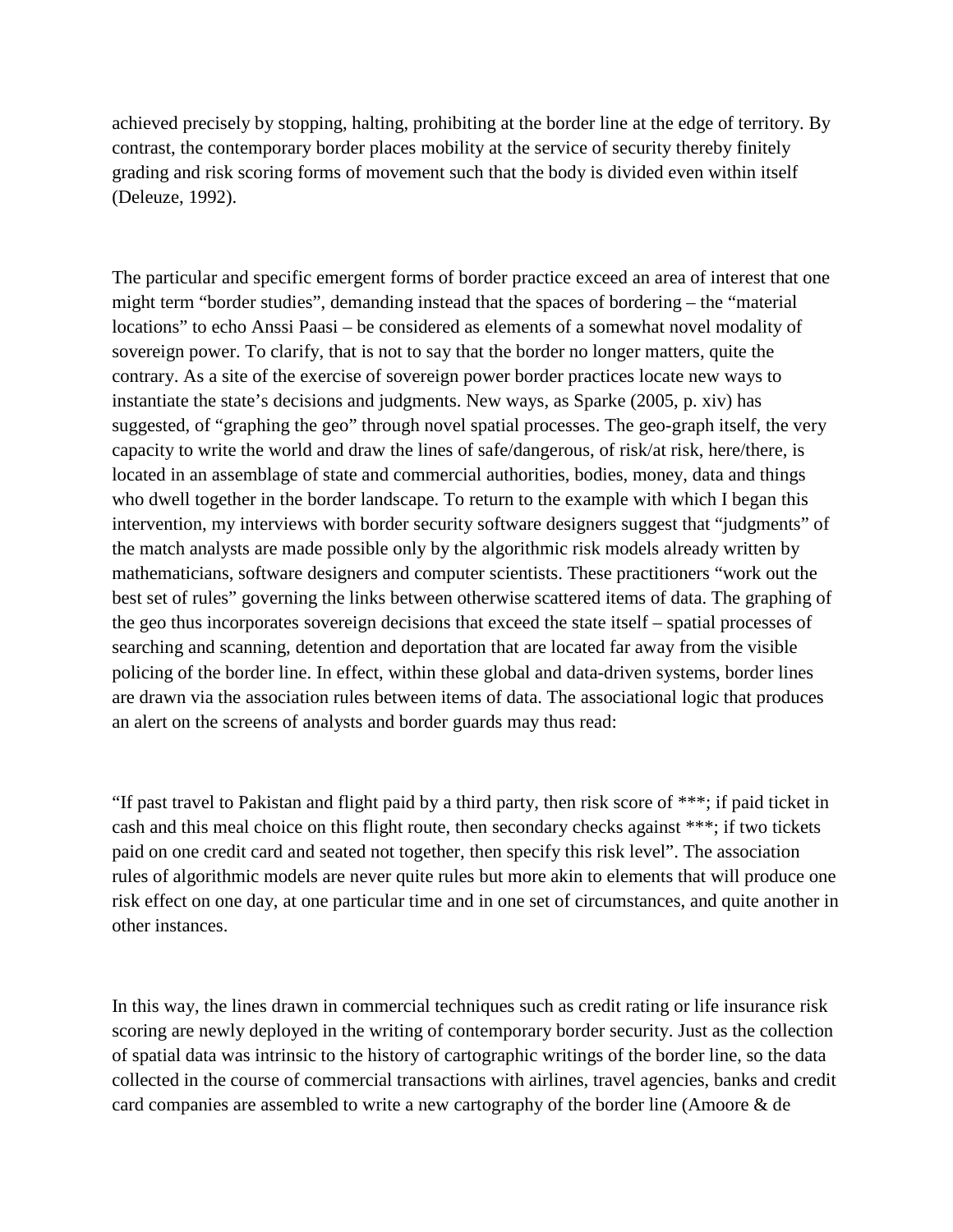Goede, 2008). Precisely because such data form the traces and contours of global circulations, they become the means of mapping and securing a world in movement.

The border has historically figured not only as a site of security but also as a domain of dissent and a place of encounter where the visceral difficulties of political life are exposed and challenged. As the encounters of the border seep into the relations between plural subjects and objects – screen and eye, biometric card and credit card, algorithm and decision, border guard and travel agent, mobile phone and gate, visa application and bank – the question of critical intervention itself is posed anew. In many ways border studies have relied upon the exposure of the excesses and slippages of border practices as its critical resource. Yet, the contemporary border actively incorporates the excess of security into its capacity to govern the line. Thus, for instance, when people are wrongly targeted as high risk, detained on the basis of a score derived from data that is not their own but associated with them (an example would be "cultural" associations derived from the selection of Halal in-flight meals), mistakes that are made merely become new data with which to refine the rules and "write another line of code". What, then, are the possibilities for intervention in the prejudicial judgements and mundane violences of an apparently virtual border? In the offshore immigration systems that moves the encounter with the other into an already decided software score, is it ever possible to trace an encoded border decision and to speak back to its injustice?

One critical response to such questions is to differentiate ever more clearly and with greater insistence between the life as object of border security, a definite life in Deleuze and Boyman's (2001, p. 29) term, the life whose traces border security targets for attention, and a life as potentiality, as "everywhere, in all the moments that a given living subject goes through and that are measured by living objects". Amid the life that is attached to given subjects and objects, there is already present a life in potentiality, a surprising and unanticipated life that has capacity to interrupt the border line (Amoore & Hall, 2010). In the face of all border security dreams of an automated gate, a digital decision and risk-based rules, there remain unanticipated worlds of encounter in which one must proceed without recourse to already decided protocols of action. Understood in this way, the writing of the border via data and risk scores does not aspire to a virtual border at all, but rather to the capacity to reduce the multiplicity and uncertainty of a life to an actionable and realizable security decision.

There are alternative readings of the small fragments of life that are drawn together into border risk programmes, other ways to visualize the relational and associational life of people and things on the move. There are other ways to understand, for example, why it is that this allegedly "high risk" financial transaction is made across this international border (e.g. a small charitable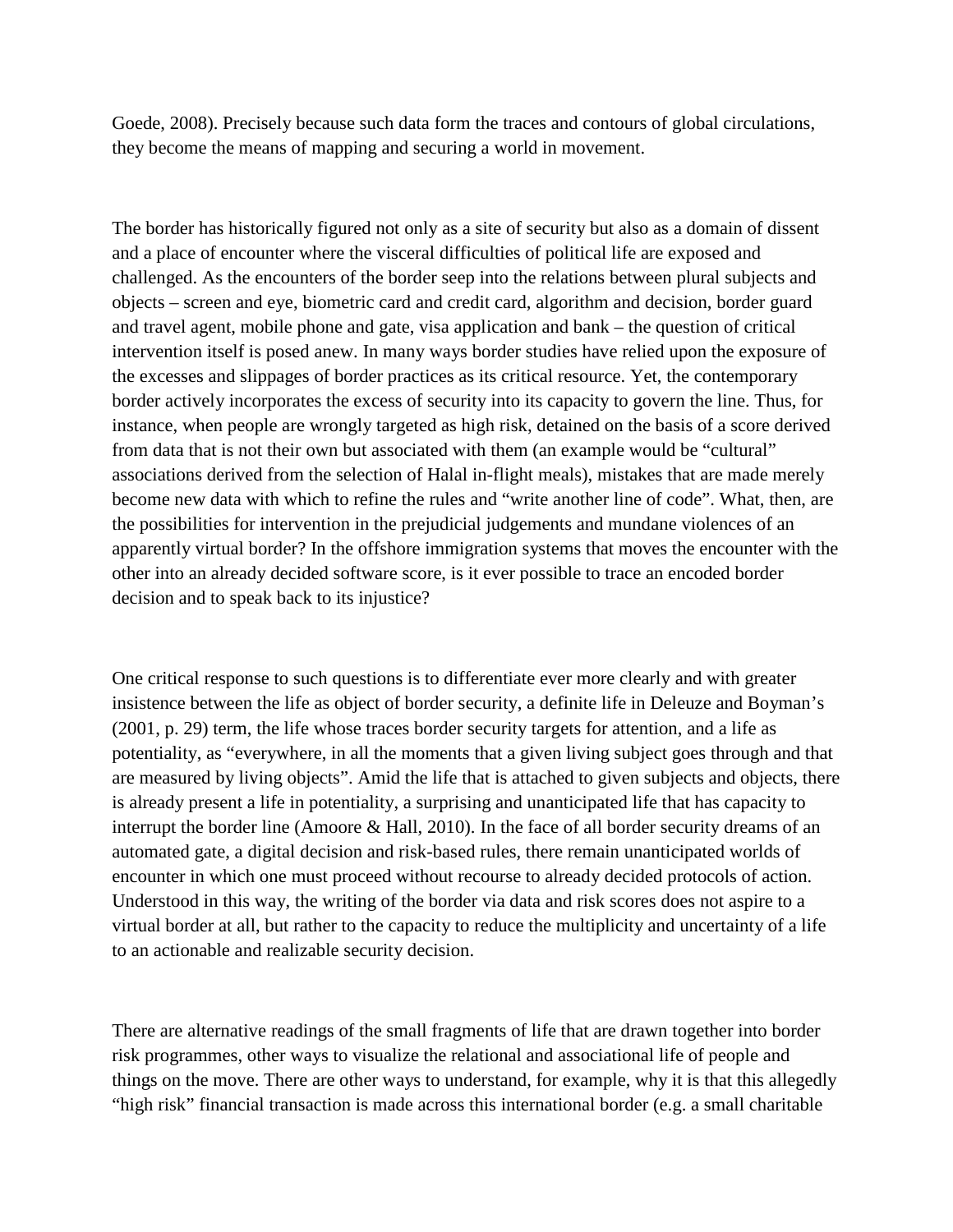agency seeks to send aid to Pakistan), or why this "suspicious" travel is one-way and paid in cash (e.g. a young student finally buys a hard earned ticket to open a more hopeful future). It is the lively, unexpected, unforeseeable everyday singularities of the border crossings of people and objects that must remain vivid and researchable geographic worlds. "Any political responsibility", writes Keenan (1997, p. 12), "is itself nothing more than an experience of a certain encounter at the border, of a crossing and its irreducible difficulty". To intervene in the writing of the contemporary border, then, is to speak back to the automated decision, the algorithmic rules and the risk-based judgment, to reinstate its irreducible difficulty, and to write the associations and relations of border lives differently.

### Border politics: spatial provision and geographical precision

#### Alison Mountz

While often understood and policed as static, permanent lines, as in the case of the militarized built form separating Mexico and the United States (see Burridge, 2009 and Nevins, 2010), borders are increasingly characterized by movement rather than stasis. Borders are more diffuse and proliferating more rapidly than at any time, and they are reproduced as digital entities in cyberspace where authorities share data, and as legal and bureaucratic entities where migrants and advocates struggle over policy to negotiate entry and exclusion. Given recent changes to actual boundaries around nation-states, however, it is imperative that political geographers in particular not lose sight of the physical manifestations, material realities, and everyday productions of borders that function to include and exclude a range of people located somewhere along a spectrum between citizens and non-citizens.

This intervention explores how borders are moving and the potential of geographers to contribute to understandings of their new locations and politics. While building on the literature on movement of the provisional border, I suggest that there is work yet to be done to understand with precision where and how borders are moving, and how this movement can be conceived of as political. By political, I reference two ways in which political geographers have understood the term, speaking broadly. Shifts in formal governance structures signal spatial changes in the way borders are governed that also alter delimitations of sovereign territory. Border politics also reference those phenomena and movements that catalyze political involvement among citizens who are not necessarily engaged in formal structures of governance. Changes along borders discussed here involve politics in both senses.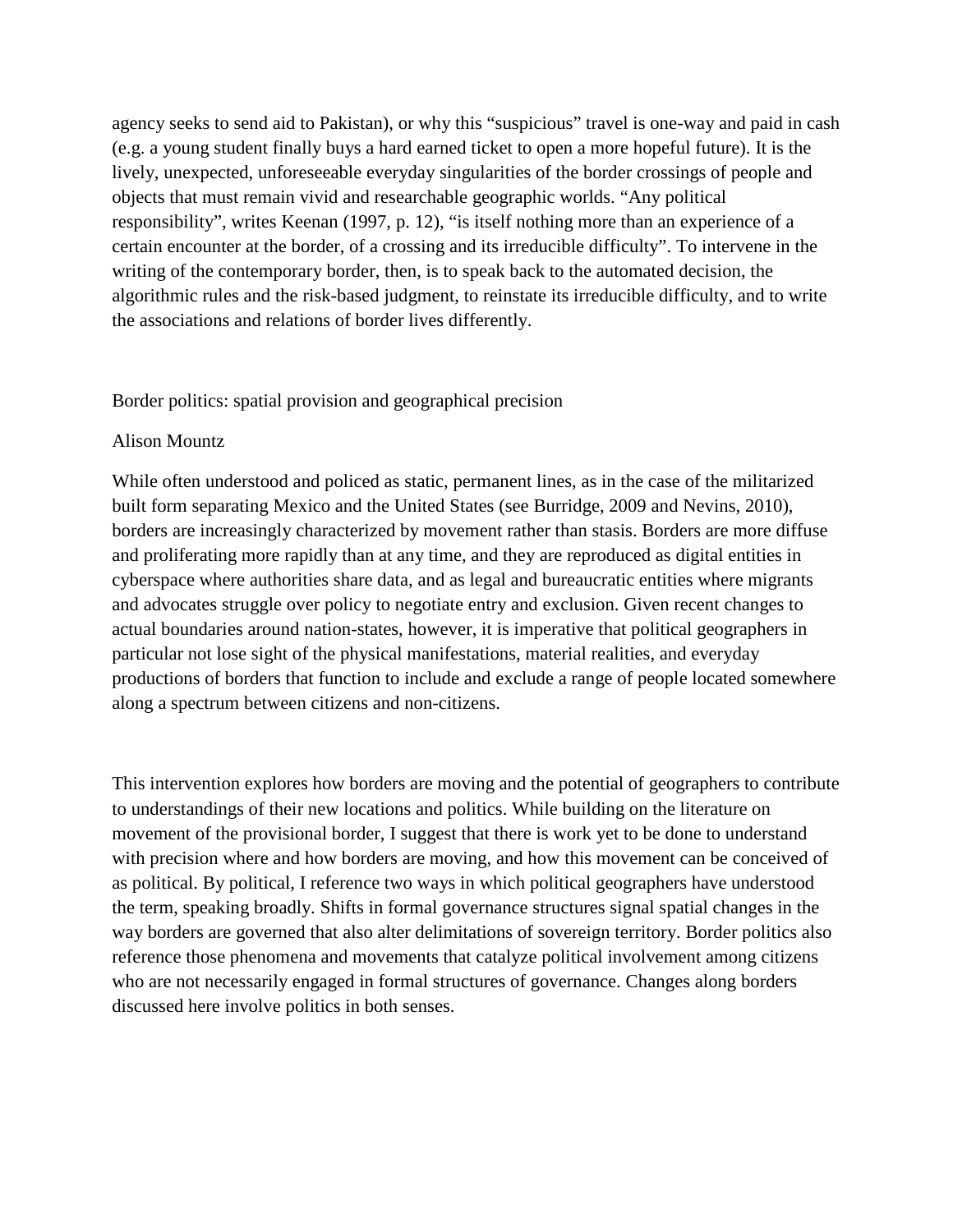Many scholars have been tracking the movement of borders in two directions simultaneously: offshore (e.g. Walters, 2004) and to sites inside sovereign territory (e.g. Bigo, 2000 and Coleman, 2007). While some borders appear fixed and even fortified with the building of walls and fences, still others are more provisional. An example of the latter would be the movement of border enforcement along with the mobility of enforcement officials. The risk of being caught corresponds directly with their bodily movements.

Borders are not only provisional, but also rather proliferating precisely through their contingent nature and the shift in resources and enforcement practices to offshore and interior locales. In the United States, as a result of a legal provision that declares any location within 100 miles of the border a port of entry, the border increasingly crops up in unlikely places – the laundromat, the grocery store, the bus station – places not traditionally conceived of as the border, but where US Border Patrol operates nonetheless. Additionally, border enforcement that was once the jurisdiction of federal agents is increasingly being taken up by local officials. In the United States, for example, 287(g) agreements have granted powers to local police officials to conduct immigration enforcement functions once the sole responsibility of federal officials (e.g. Kocher & Coleman, 2010).

Offshore, borders also proliferate in dispersed fashion. Walters (2008), for example, studied the return of stowaways on ships and argues that scholars take more seriously the banal sites where sea meets land and where technical modes of governance are carried out daily. Walters' work informs my own, where I seek to understand how ports of entry, like borders, are mobile entities, moving to reach out strategically to populations en route (Mountz, 2010b). In order to understand how ports are moving, I must examine not only the places where border enforcement operates, but also the discursive narratives about security and legal geographies that enable this movement. This migration of the border offshore raises questions about sovereignty, security, and geopolitics. Since 2001, to provide one example, Australia has detained asylum seekers trying to reach its shores by boat on foreign territory such as Nauru and Indonesia. In July 2010, new Australian Prime Minister Julia Gillard proposed a new processing center in East Timor for all asylum seekers (Brown, 2010).

Because borders are always in a state of becoming, their conceptualization remains provisional in nature. And yet, borders have not simply been relocated everywhere. Rather, they have been reconstituted with enforcement methods in strategic locations, and it is the innovative study of these particular locations – such as interior checkpoints and offshore detention and processing – that constitutes some of the exciting contemporary scholarship on borders.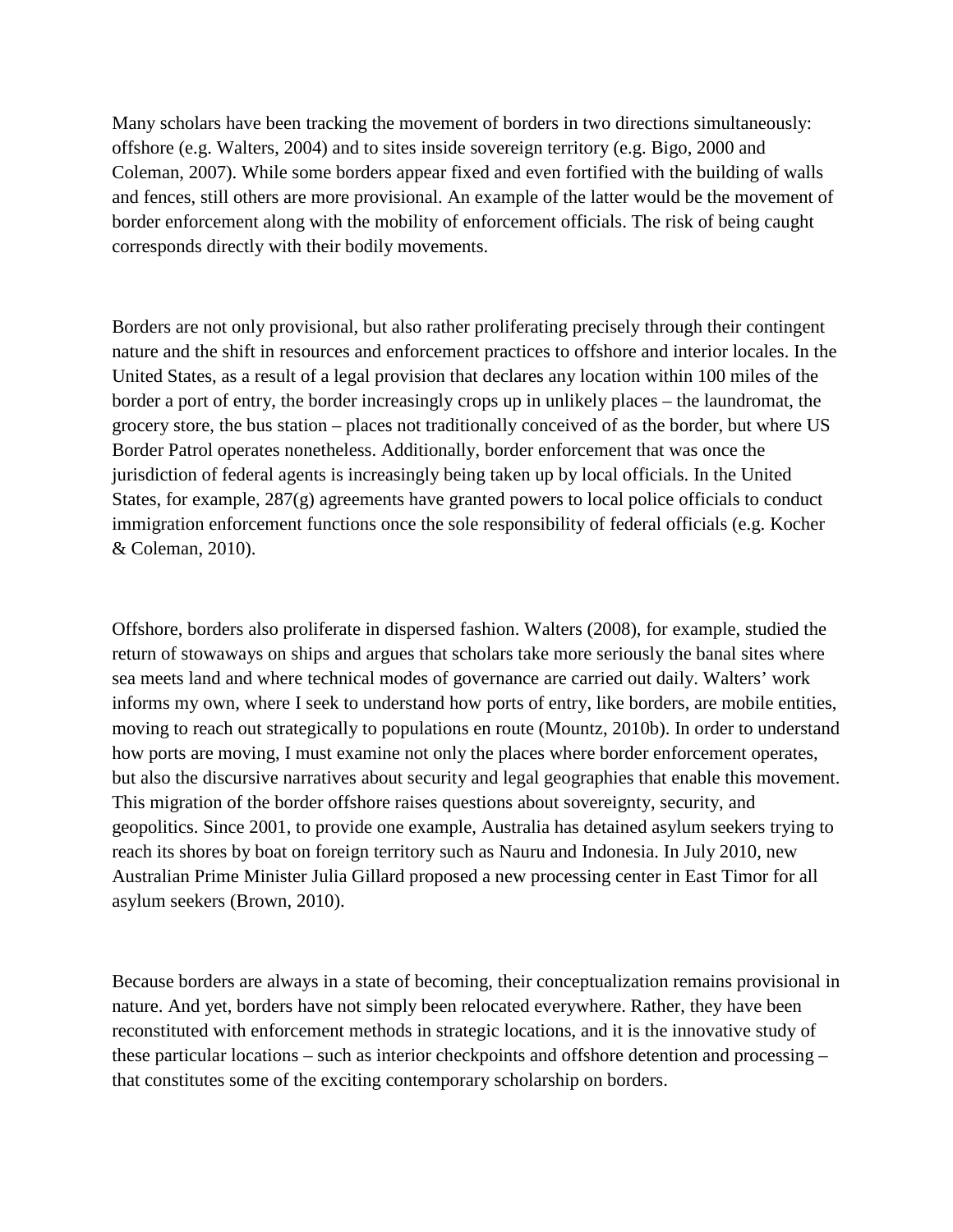Given the intensely politicized nature of the border in contemporary public discourse, geographers need to offer creative ways of mapping borders. An array of methodological tools can cut through heavily politicized and imprecise language frequently used to depict borders, such as harmonization, militarization, and securitization. Geographers are using GIS, cartography, ethnography, and Participatory Action Research to study borders.

A number of scholars are implementing innovative research methods to study the border in the field, not only in new ways, but also in new places. Some, like Burridge (2009), do so by working with activists (No More Deaths, in his case) in Arizona to study their daily encounters with state authorities over everything from human smuggling to the enforcement of local environmental codes. Others, like Hiemstra (in press), step outside of US sovereign territory to examine detention and deportation histories among those returned home to Ecuador. Her maps show Ecuadorians' geographically bewildering detention and deportation stories as they move circuitously through the US system. Kocher and Coleman (2010) use quantitative mapping techniques to examine where local traffic stops occur in Durham, North Carolina, in relation to residential migrant locations. This method enables Kocher and Coleman to examine with statistical accuracy whether particular residential or work communities have been profiled through enforcement. In political science, Hassner and Wittenberg (2009), responded to repeated references to the wall under construction between Mexico and the United States, by asking whether this was an anomaly or a pattern. They discovered 28 fortified barriers constructed globally since the end of the Cold War. In each of these examples, research enabled empirical detailing of the sites and modes where the border proliferates, moves, and materializes.

I discuss these recent studies not only for their innovative methods, but also because they facilitate the illustration of new cartographies of border enforcement. These maps are drawn with the accountability of careful empirical research that offers new information and therefore new opportunities to inform public debate and public policy.

The movement of social scientists to track the movement of the border on the ground will inevitably lead to new discoveries. For me, a project to study offshore border enforcement led to the realization that this movement was only one piece of a larger picture wherein spaces of asylum were shrinking and uses of detention offshore by states expanding. This research also enhanced my understanding of sovereign power as a network that moves with and through the bodies of migrants and authorities, never stopping along the edges of sovereign territory, but moving well beyond into grey zones where international and domestic policy, law, and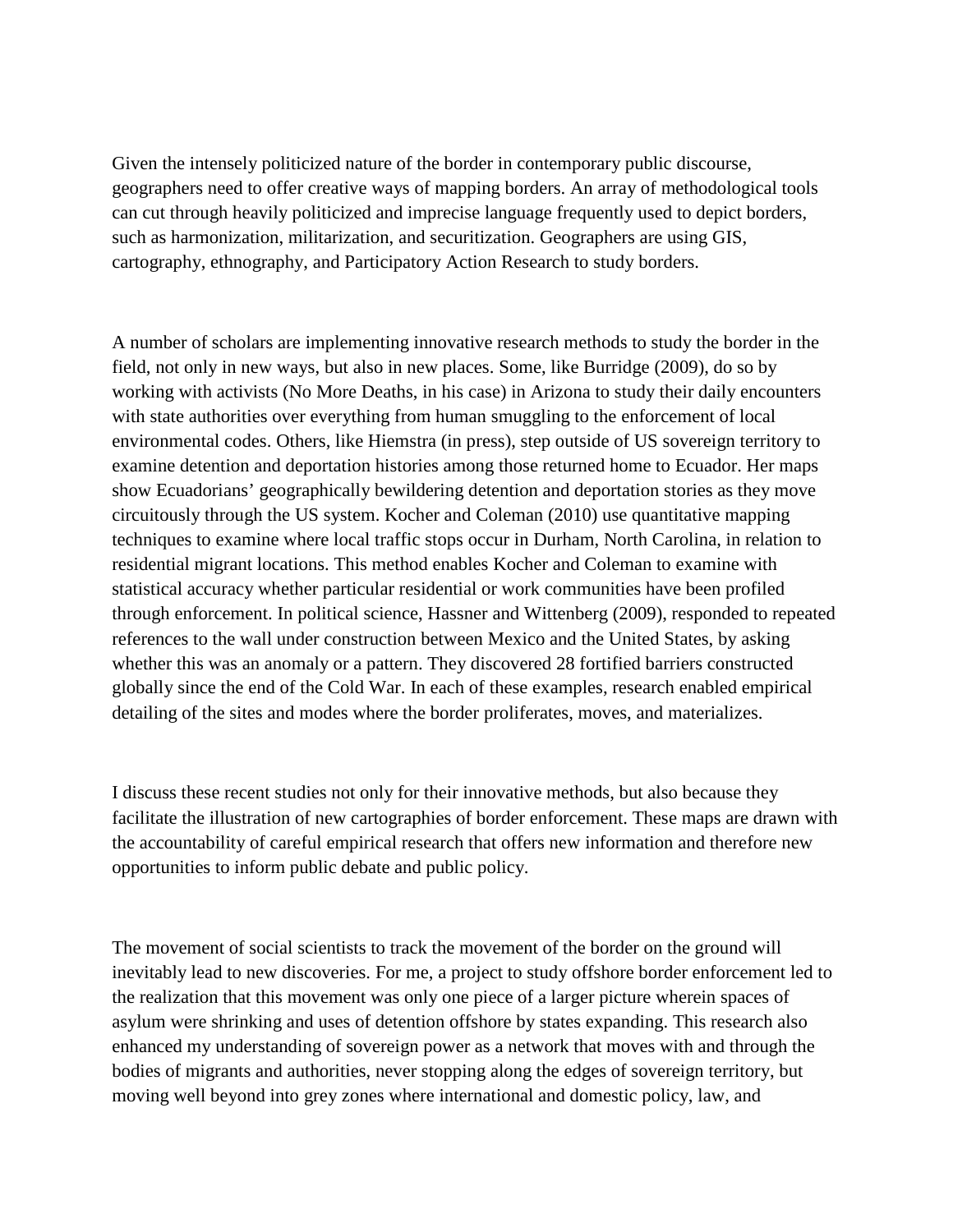jurisdiction are blurred. Tracking the border led me to new sites that emerged as significant, including island detentions, intimate daily spaces of enforcement such as the bus station, and the port of entry as a material expression of the mobile nation-state. My research on island detentions demands that I understand the correspondence between what Katz (2007) calls forms of "ontological insecurity", racialized discourses that other asylum seekers detained offshore, and the strategic geographies of their detention on islands. In particular, the discourse of "the bogus refugee" appears frequently in regions where more exclusionary practices have been put in place to inhibit the arrival of asylum seekers on sovereign territory (Mountz, 2010a).

Whereas I began with the provisional, I end with the political. The hidden nature of borders signals political projects that are also hidden from view. Indeed, borders bring to the fore the relationships between power and space that political geographers study. Research on borders will always be politicized both in public discourse and on the ground in classed and racialized struggles over entry, exclusion, citizenship and belonging. The relationship between these two realms of politics requires examination of border enforcement as it is practiced on the ground and the racialized discourses mobilized to explain and narrate exclusion.

Traditionally, social scientists have followed particular populations as mobile migrants. It is equally important to follow the migration of discourses, policies, practices, ideas, authorities, and the people and institutions that enact borders in order to understand the uneven power relations among those engaged in this struggle. In the United States, Canada, the European Union, and Australia, spaces of asylum are shrinking and the use of detention and deportation has expanded significantly (e.g. Collyer, in press). In 2009, 440,000 people spent time in detention in the United States, and both detention and deportation rates from both Canada and the United States reached historic heights. The most casual glance at news from Arizona, the Mediterranean, or the Indian Ocean serves to remind us of the relevance of contemporary border struggles and their relation to broader political struggles.

### Places everyone! Studying the performativity of the border

#### Mark Salter

The border is a primary institution of the contemporary state, the construction of a geopolitical world of multiple states, and the primary ethico-political division between the possibility of politics inside the state and the necessity of anarchy outside the state. As with all institutions, the inscription of the border and indeed the state requires constant deployment of resources: the writing of the border, the state, and the world again and again (Walker, 2010). In this sense,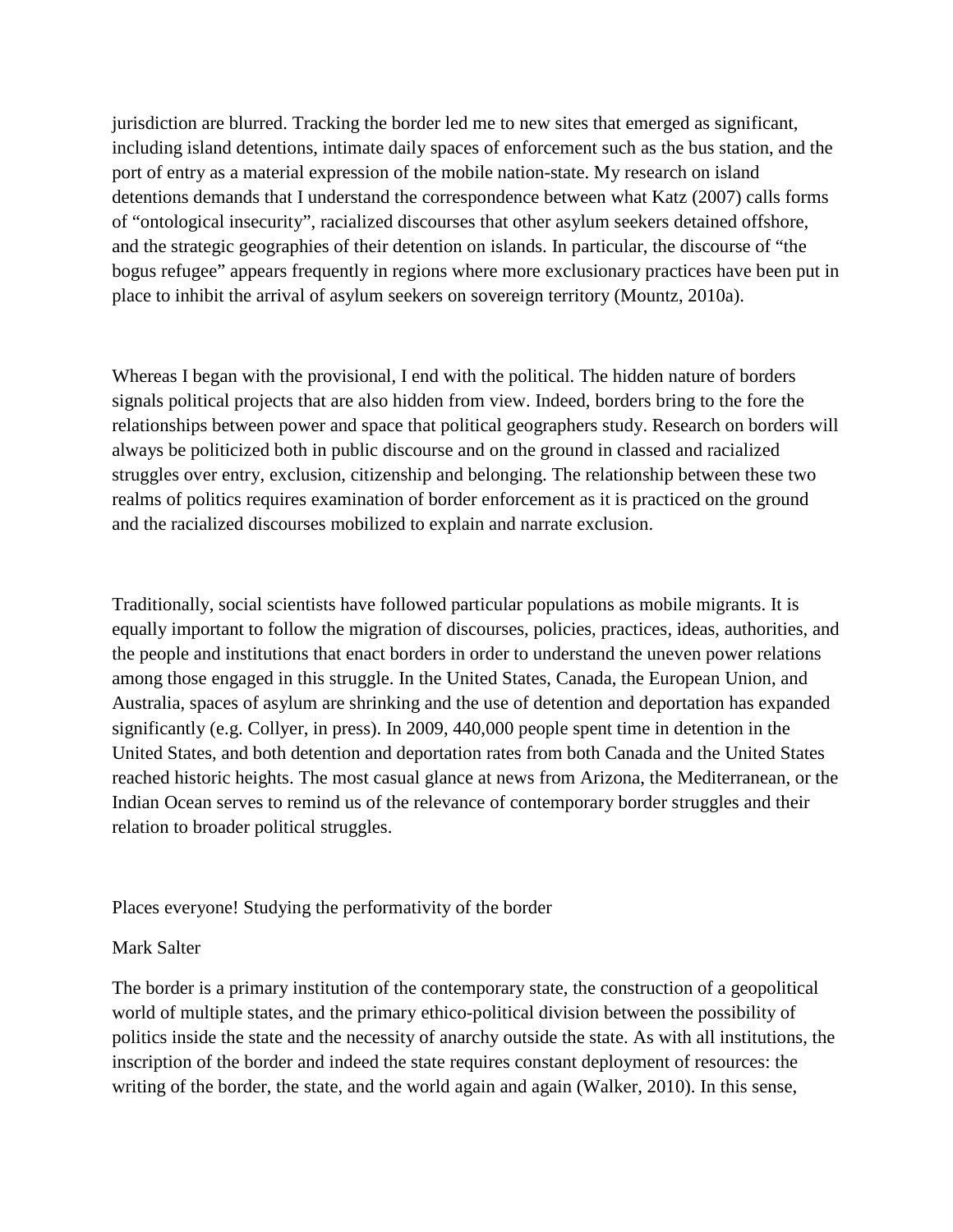governments, citizens, and other agents perform the border, by which I mean that they enact and resist the dominant geopolitical narratives of statecraft as they cross, or are prevented from crossing, borders.

There are three registers of border performativity that share the same assumptions about the need for the constant articulation and rearticulation of the central claim of the sovereign state: that there is an inside/outside division in global politics. First, formal performances of the border include the description and defense of particular territorial borders; second, practical performances of the border include the actual politics of enforcing the admission/expulsion and filtering process of the border; and third, popular performances of the border include the overtly public and political contestation over the meaning of the border. When a border is crossed, for example, it is possible to identify the actual, formal line crossed. We give the officials an alwaysincomplete story of our identity and our passage; and we are either frightened of or delight in lying to the guard, about the amount of duty-free liquor or cigarette we bring, or our intention to travel or work in that country. This image of safe-citizen is thus performed based on expectations of the border guard's expectations. The practical performance of that identity is often evident, but is acute at the border because it represents an existential moment of crisis: the border is where identity claims are adjudicated, where performance is reviewed. Because that border was efficient and correct in admitting or forbidding persons, it is represented publicly as "smart". In this intervention I hope to illuminate novel areas of contemporary research that consider the ways that formal, practical, and popular performances of sovereignty can be found, and resisted, at the dispersed and heterogeneous sites at which the border function of exclusion from the political community takes place.

Sovereignty is the lodestone of political science and international relations, understood as that unique power to both exert exclusive force and law within a particular territory and over a particular population and that recognition from other international actors. The theory of sovereignty, as Walker, 1993 and Walker, 2010 points out, neatly divides the world into two: inside the state political theory and the "good life" is possible; outside the state there is only the international order, anarchical and dangerous. With the manifold and multiplicitous empirical changes wrought by globalization, this oversimplified straw man could not be upheld as the core concept of any kind of critical thinking (see also Agnew, 1994). Rather than take sovereignty and its territorial inscription to be givens, scholars have oriented their study toward the formal, practical and popular geopolitics through which sovereignty is performed (Hughes, 2007 and Ó Tuathail, 2005). Borders, thus, become a crucial site in all three registers: formal, practical and popular.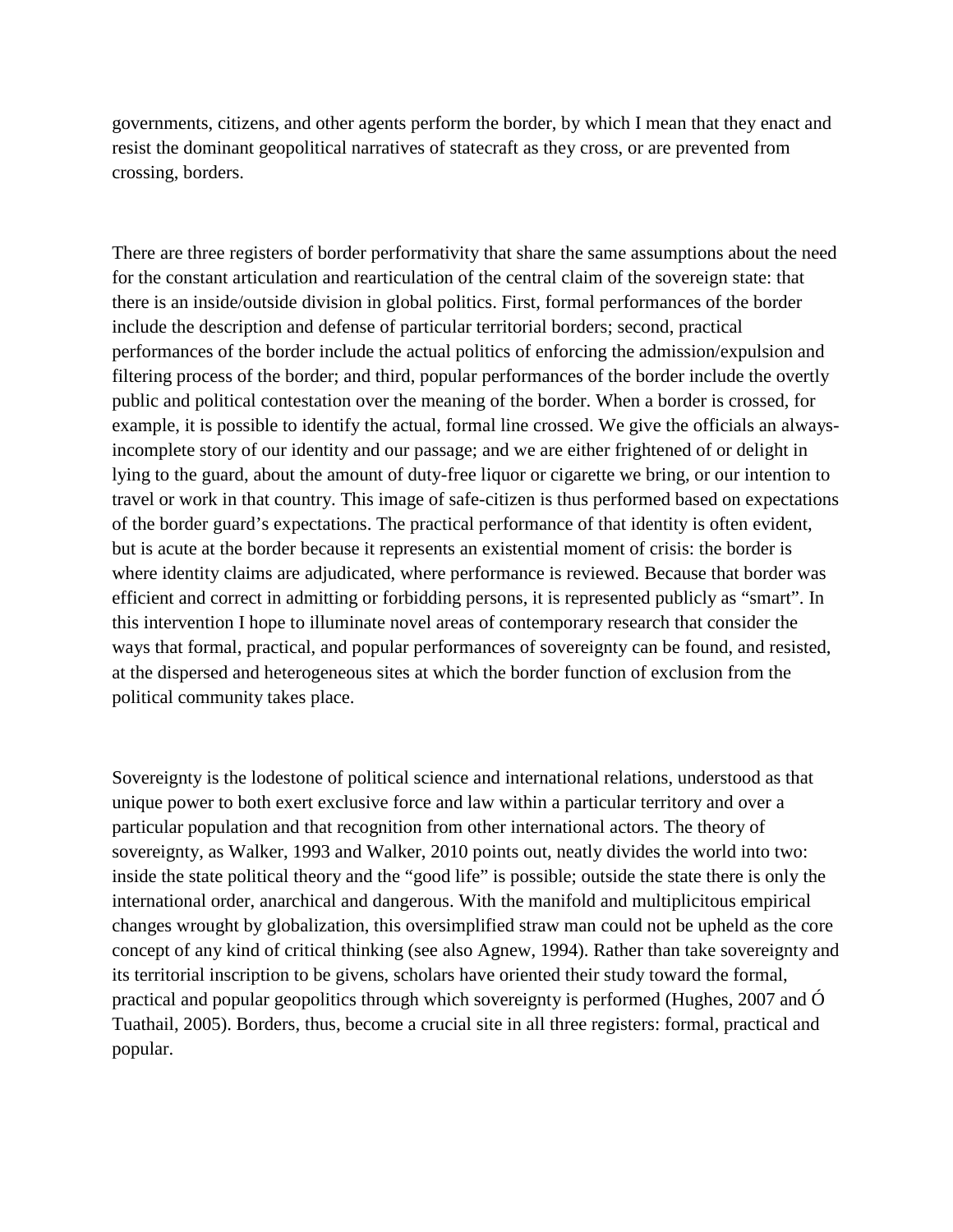The meaning of performativity most often invoked by critical border scholars comes equally from the sociological work of Goffman and the philosophical work of Butler (Parker et al., 2009 and Salter, 2008). Goffman (1959, p. 241) argues that "power of any kind must be clothed in effective means of displaying it, and will have different effects depending on how it is dramatized". He points us to the dramaturgical analysis of particular social situations: roles, acts, audience, frontstage and backstage areas, etc. Butler, from a Foucauldian position, argues that "gender is in no way a stable identity or locus of agency from which various acts proceed; rather, it is an identity tenuously constituted in time – an identity instituted through a stylized repetition of acts. Further, gender is instituted through the stylization of the body and, hence, must be understood as the mundane way in which bodily gestures, movements, and enactments of various kinds constitute the illusion of an abiding gendered self" (1988, p. 519). Sovereignty, like gender, has no essence, and must continually be articulated and rearticulated in terms of "stylized repetition of acts" of sovereignty. The state, through its policies, actions, and customs, thus performs itself as sovereign – and this is particularly visible at borders when the self-evidence of the state's control over populations, territory, political economy, belonging, and culture is so clearly in question.

The ability to formally define and control territorial borders is the sine qua non of sovereign states. Earlier work by Agamben drew critical attention to the formal, extra-legal powers of states to determine the limits of the territory, the population, and indeed the political, found initially within the legal theory of Schmitt (Agamben, 1998 and Schmitt, 1985). Despite frequent invocation of thresholds in that book, with few empirical or material examples, Agamben (1998, p. 110) does highlight the important power of the legal power of the "ban", which "is the force of simultaneous attraction and repulsion that ties together the two poles of the sovereign exception: bare life and power, homo sacer and the sovereign […] more original than the Schmittian opposition between friend and enemy, fellow citizen and foreigner". The exiled or banned is both included in the sovereign's power, but excluded from the space of the state, and as such, its definition is always before the law. As a consequence, there are analyses of border politics in terms of the limits of the law and the invocation of the (permanent) exception, both in the general case and in specific instances, such as the airport ( Feldman, 2007, Minca, 2006, Rosas, 2006, Taylor, 2005 and Ticktin, 2005). The dominant Agamben/Schmittian narrative of the formal legal power of states to create and enforce their own threshold, however, faces some criticism by practical border scholars (Vaughan-Williams, in press). Bigo (2007, p. 12) disputes this understanding of the ban, and argues that this reductionism undermines the richness of the concept of the ban, which can account for both the historical tracing of boundaries in society and the complexity and capacity of resistance to the sovereign pronouncements of inclusion or exile. Doty (2007) makes a similar point by suggesting that non-state actors, in this case citizen borderpatrol groups, are engaged in declaring and policing an exception, even though they are no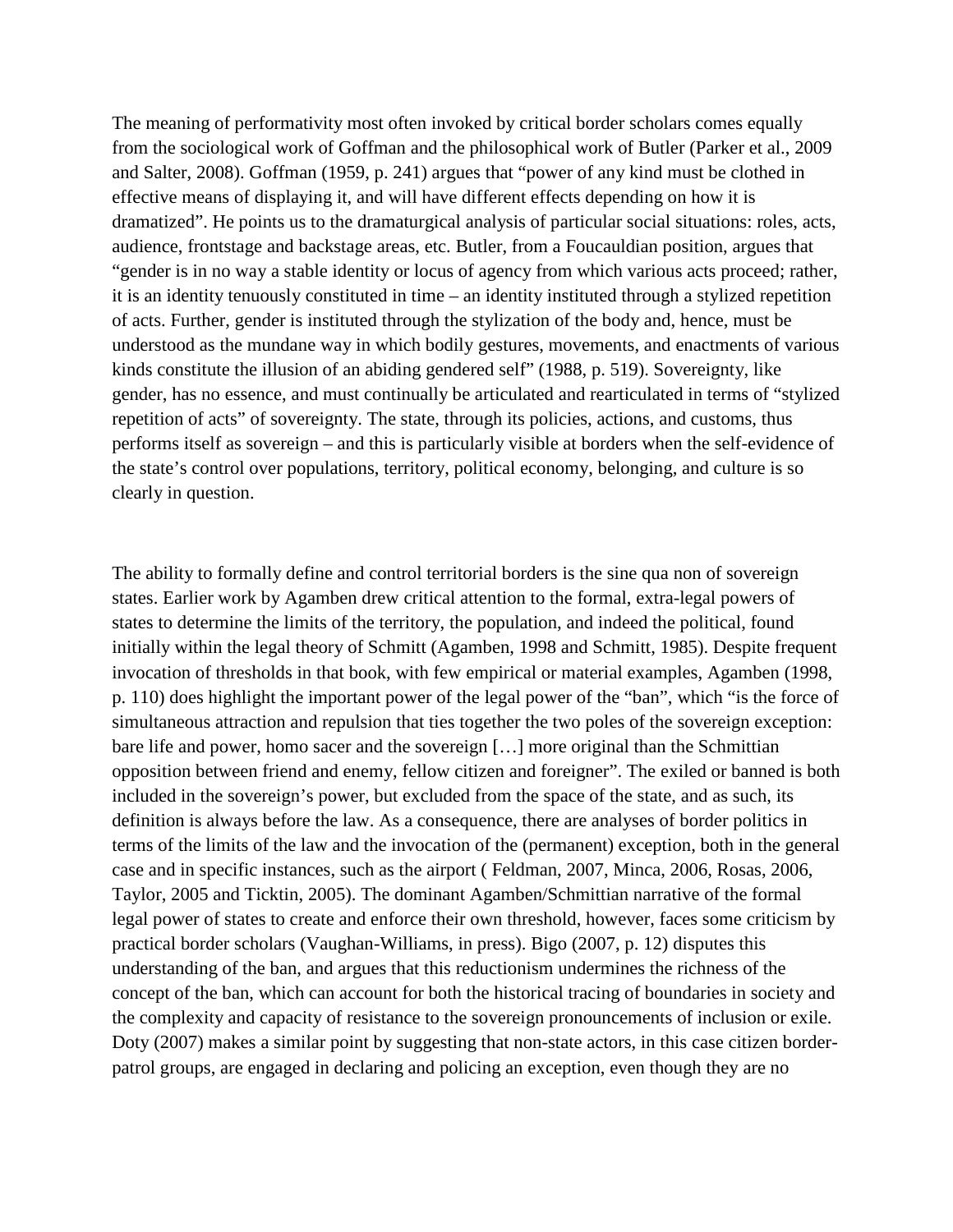sovereigns in the Schmittian sense. This leads us to the second form of performativity: the practical.

Building on Bigo and earlier work in sociology and anthropology, there is a growing number of scholars who use sociological and anthropological methodology to understand the specific practical performances of the border, and in particular border security. As Wonders argues "although states attempt to choreograph national borders, often in response to global pressures, these state policies have little meaning until they are "performed" by state agents [and] by border crossers. Border agents and state bureaucrats play a critical role in determining where, how, and on whose body a border will be performed" (2006, p. 66). Taking performativity theory seriously (whether in Goffman's terms, audience, or Foucault's term, resistance), I argue that border crossers and border agents each perform complementary and antagonistic roles, which can be understood in terms of confession (Salter, 2007). Some work focuses on the "thought-work" of bureaucrats (Heyman, 2001), while others such as Ticktin (2005) and Bigo (2002) focus on the field of lawyers, security professionals, and advocates that constitute the complex zone of decision. Consequently, work by scholars such as Neal (2009), and Pratt (2005) demonstrate through careful work the particular bureaucratic dynamics of the actual policies at the border.

To focus exclusively on the state agents, however, would be to radically underestimate the resistance of citizens to these popular bordering practices. In short, borderwork is no longer the exclusive preserve of the nation-state" (Rumford, 2006, p. 164). An engaged citizenry, for example, can alter both the meaning and the practices of borders through "acts of citizenship" (Isin & Nielsen, 2008) and other kinds of strategic political intervention. A great deal of this kind of work looks at refugees and asylum seekers as those who experience borders across social spaces, and not simply at the limits of a state's claim to territorial jurisdiction (Nyers, 2006 and Soguk, 2007). The key text of this cluster is Balibar's (2002, pp. 78–79) "What is a border?" in which he argues that borders are overdetermined, polysemic ("that is to say that borders never exist in the same way for individuals belonging to different social groups"), and heterogeneous. Since the definitions of borders and boundaries have often been conflated, social and political exclusion are often misunderstood as having the same legal character as exile or expulsion. The question for these popular performances of border politics, or borderwork, is their political impact – and whether this challenges the key workings of sovereign authority or is simply representative of its dispersal.

These three registers of border performativity share the same assumptions about the need for the constant articulation and rearticulation of the central claim of the sovereign state: that there is an inside/outside division in global politics that has some meaning. These scholars are engaging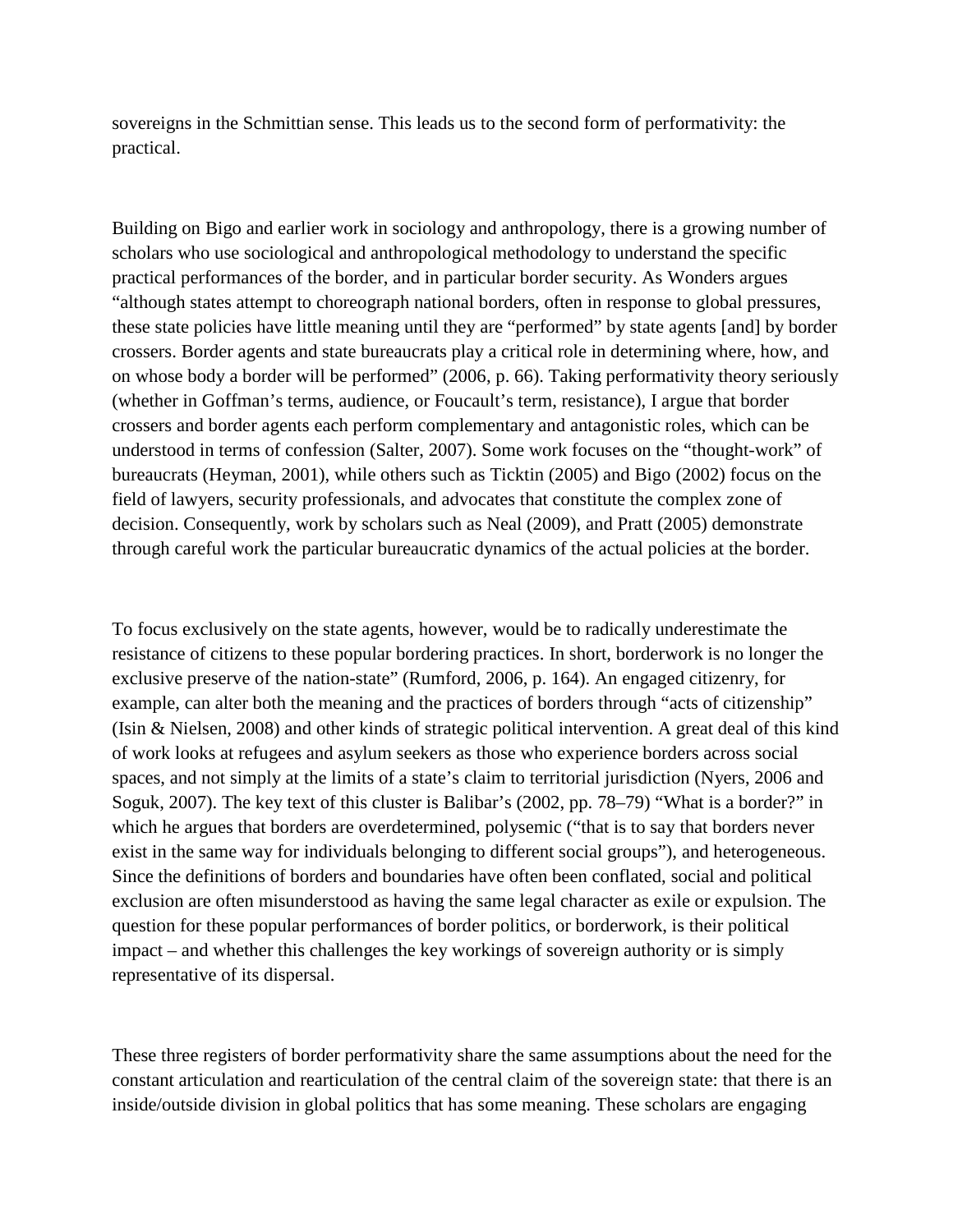with the most interesting part of this question, the way that formal, practical, and popular performances of sovereignty can be found, and resisted, at the dispersed and heterogeneous sites at which the border function of exclusion from the political community takes place.

#### Seeing like a border

#### Chris Rumford

In a world of security alerts, enhanced personal mobility (for many, but not all), and transnational flows of goods, finances, and services we encounter not a borderless world but a plethora of borders which are not only found "at the border". They "now occupy 'a multiplicity of sites' and 'seep into the city and the neighborhood' in addition to existing at the edges of a polity" (Amoore, Marmura, & Salter, 2008). Ordinary spaces are saturated with "borders, walls, fences, thresholds, signposted areas, security systems and checkpoints, virtual frontiers, specialized zones, protected areas, and areas under control" (Multiplicity, 2005).

Borders are no longer seen only as lines on a map but as spaces in their own right (as in the idea of "borderlands") and as processes; in short, there has been a shift from borders to bordering (or rebordering, on some accounts). The argument advanced here is that the changes to borders are in fact more far-reaching than can be captured by either the idea that "borders are everywhere" or a security-driven rebordering thesis. I propose that to understand borders fully scholars need to "see like a border".

Three key dimensions of borders/bordering are generating a distinct research agenda and associated literature. First, borders can be "engines of connectivity". Rather than curtailing mobility, borders can actively facilitate it; many key borders are at airports, maritime ports, and railway terminals. Borders can connect as well as divide, not just proximate entities, but globally. This means that more conventional views of interactions across borders (e.g. Minghi, 1991) are in need of revision. It also means that border scholars must take issue with the idea, expressed by Häkli and Kaplan (2002, p. 7), that "cross-border interactions are more likely to occur when the 'other side' is easily accessible, in contrast to when people live farther away from the border". For van Schendel (2005) borderlanders are able to "jump" scales (local, national, regional, global) and therefore do not experience the national border only as an immediate limit. People can construct the scale of the border for themselves; as a "local" phenomenon, a nation-state "edge", or as a transnational staging post: the border can be reconfigured as a portal.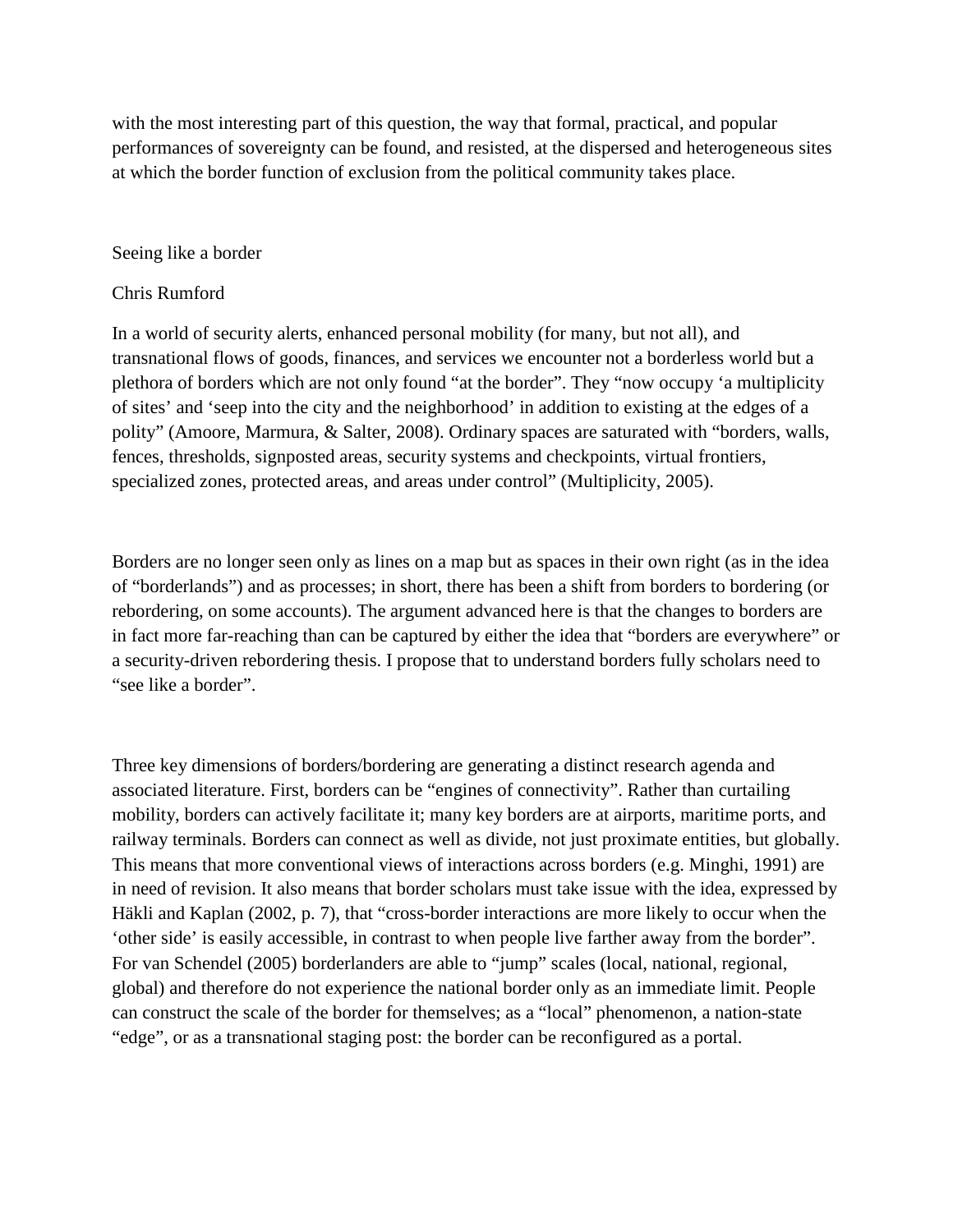Second, bordering is not always the business of the state. Ordinary people (citizens and also noncitizens) are increasingly involved in the business of bordering, an activity I have previously termed "borderwork" (Rumford, 2008). Citizens, entrepreneurs, and NGOs are active in constructing, shifting, or even erasing borders. The borders in question are not necessarily those (at the edges) of the nation-state; they can be found at a range of sites throughout society: in towns and cities, and in local neighborhoods. Examples (in the UK) include: the local currency schemes in several English towns (Stroud, Lewes, Totnes) designed to prevent the leeching of money from the local economy; securing Protected Designation of Origin status (from the EU) for local produce such as Melton Mowbray pork pies and Stilton cheese (Cooper & Rumford, in press) which creates bounded regions for branded products. What is distinctive about these activities is that they result from initiatives by entrepreneurs, citizens/residents, and grass roots activists. They are not top-down, state-led processes of bordering. This activity does not necessarily result in borders that enhance national security but it provides borderworkers with new political and/or economic opportunities: the uses of borders are many and various.

Third, borders provide opportunities for claims-making. This has long been recognized to be the case in respect of the nation-state, where national borders are not always imposed by the center. For example Sahlins' (1989, p. 9) work on the Spain–France border in the Pyrenees shows that "local society brought the nation into the village". But borderwork also has a post-national dimension and is consistent with what Isin and Nielsen (2008) term an "act of citizenship": "they are part of the process by which citizens are distinguished from others: strangers, outsiders, nonstatus people and the rest" (Nyers, 2008, p. 168). Moreover, acts of citizenship and borderwork alike are not restricted to those who are already citizens; they are means by which "non-status persons can constitute themselves as being political" (Nyers, 2008, p. 162). Borderwork can also be associated with a range of claims-making activity, not only claims to national belonging or citizenship, but also demands for transnational mobility, assertions of human rights, and demonstrations of political actorhood, all of which can comprise acts of citizenship. This leads to the possibility of viewing bordering not only in terms of securitization but also in terms of opportunities for humanitarian assistance targeted at those (refugees, migrants) who may coalesce at the borders.

Some common themes are evident in these three dimensions of bordering, most importantly bordering as a societal phenomenon and the importance of individual experience in making/negotiating borders, pointing to a vernacularization or cosmopolitanization of borders (Rumford, 2007). The resultant diversity and multiplication of border studies provokes a key question: from what perspective should this multiplicity of borders be viewed? The danger is that even when acknowledged that borders can be diffused throughout society border scholars still choose to look at borders from the perspective of the state, by considering for example the extent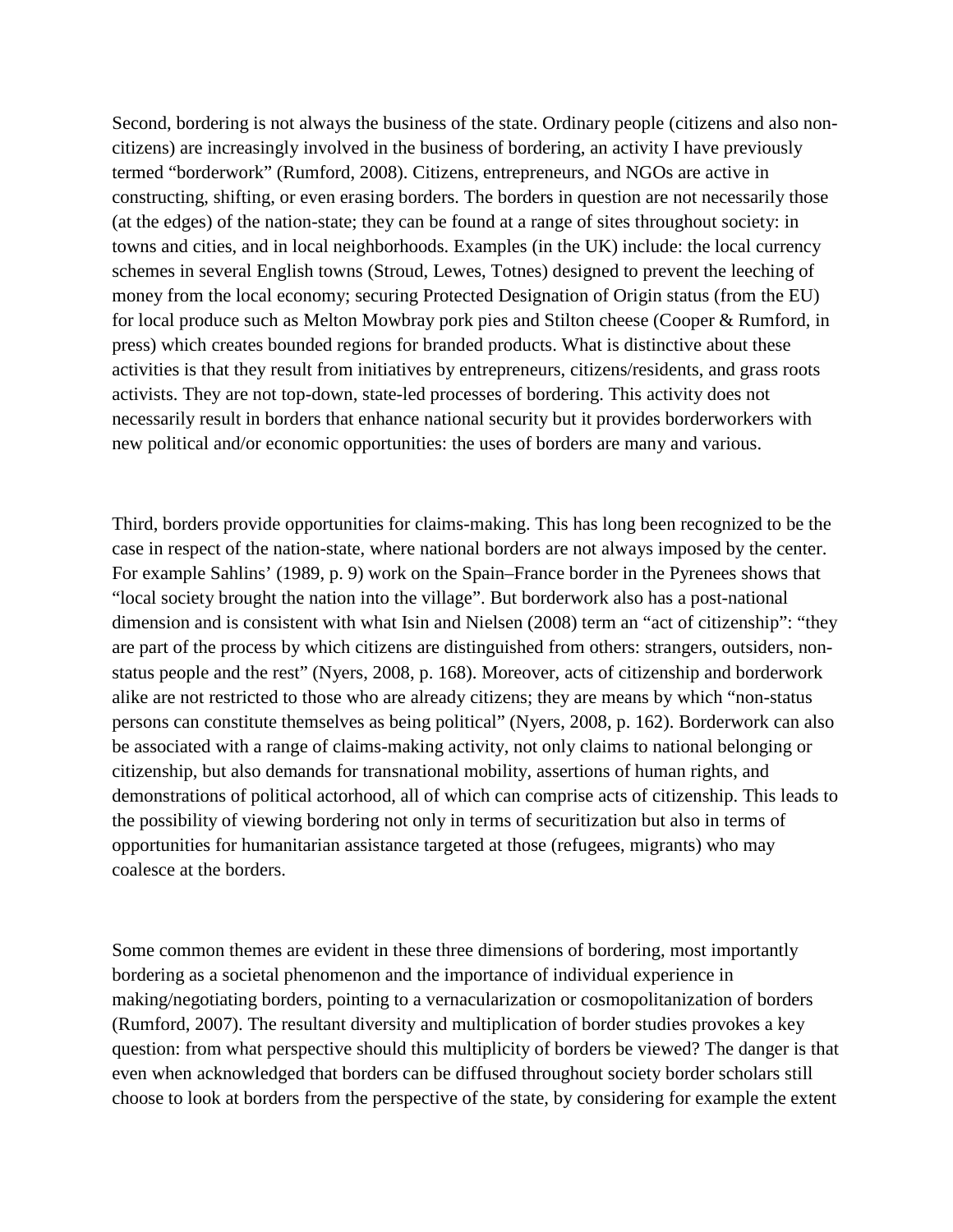to which the development of borderlands is compatible with conventional notions of securitized borders. But what would happen if a different, non-state perspective were adopted? Rather than "seeing like a state" (Scott, 1998) what would it mean to "see like a border"?

Seeing like a border shifts the emphasis in border studies in several important ways. First, as borders can be found "wherever selective controls are to be found" (Balibar, 2002, pp. 84–85) seeing like a border does not equate to "being on the outside and looking in" (or looking out from the watchtower to the wilderness beyond). Bordering processes permeate everyday life, well captured in Urry's (2007) notion of "frisk society" in which passing through public spaces is akin to the experience of airport security. In aspiring to see like a border, the constitutive nature of borders in social and political life must be recognized.

Second, borders are not necessarily always working in the service of the state. When seeing like a state one is committed to seeing borders as lines of securitized defense. Borders do not always conform to this model. In a desire to shore up what may be perceived as the ineffectual borders of the nation-state borderworkers may engage in local bordering activity designed to enhance status or regulate mobility; gated communities, respect zones, "resilient" communities of CCTV watching citizens.

Third, seeing like a border does not necessarily mean identifying with the subaltern, the dispossessed, the downtrodden, the marginal. The border, and the borderwork which has led to its construction, may be the project of those seeking to gain further advantage in society: entrepreneurs or affluent citizens, for example. Why remain passive in the face of other peoples' borders when it is possible to obtain advantage by becoming a proactive borderer? If borders are networked throughout society and more and more people can participate in borderwork, then the capacity to make or undo borders becomes a major source of political capital. Seeing like a border means taking into account perspectives from those at, on, or shaping the border, and this constituency is increasing large and diverse.

Fourth, borders can be "invisible" (to some but not to all). This assertion runs counter to one of the most established truths in border studies: that "a border that is not visible to all has failed its purpose" (van Schendel, 2005, p. 41). But borders may be invisible, as when they are designed not to look like borders, located in one place but projected in another entirely. This is the case with the "juxtaposed" borders established by the UK along the Eurostar routes, UK passport control being situated at the French terminus Gare du Nord in Paris, French controls at London's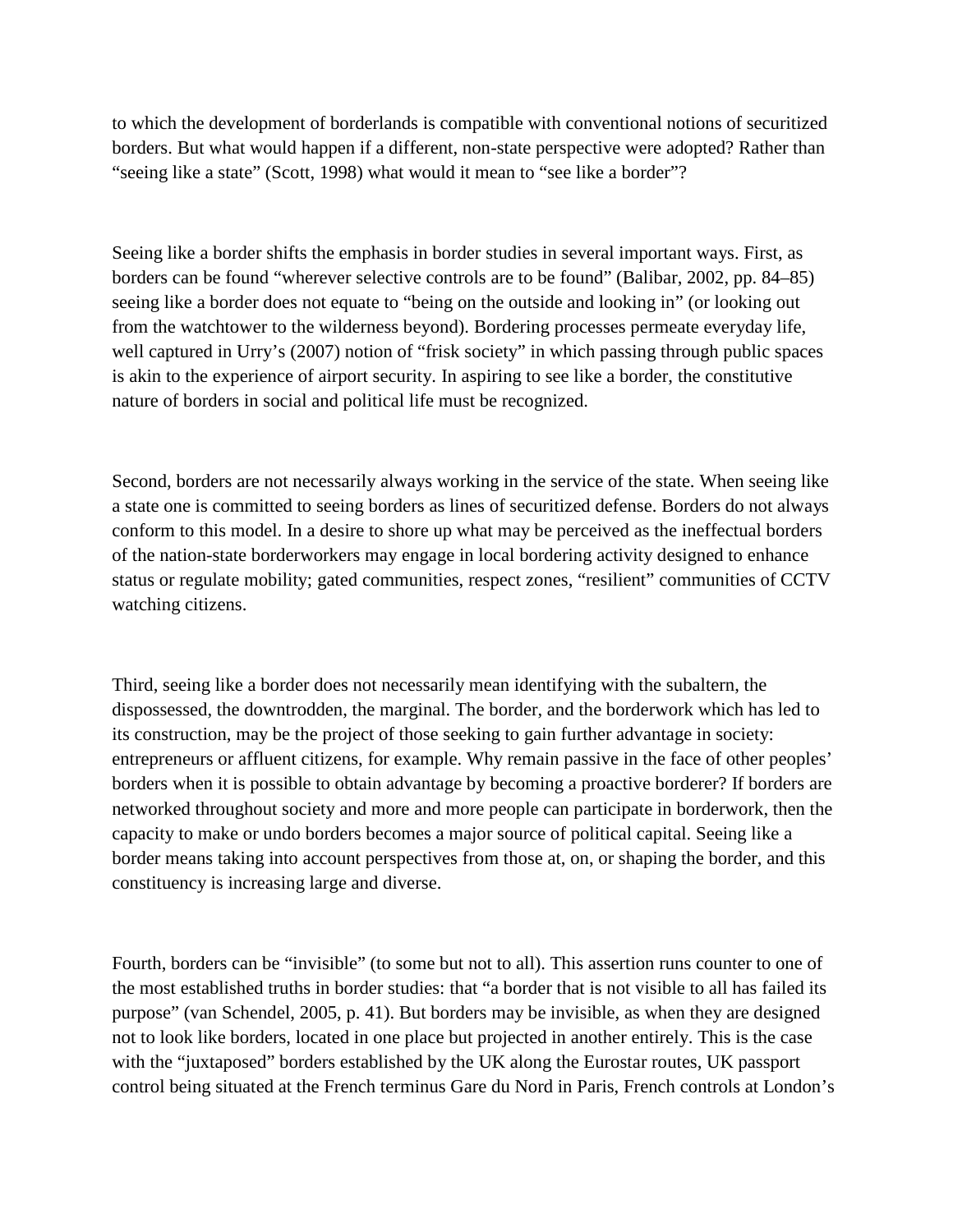St. Pancras. There are many other examples of invisible borders: the UK's "offshore borders" – established at points across the world where people apply for visa to enter the UK – or the EU's Frontex boat patrols along the coast of West Africa. Such bordering activity is designed to constitute a formidable physical barrier to those beyond the EU's border while not necessarily affecting those living on the inside. Borders can be highly selective and work so as to render them invisible to the majority of the population. 'Seeing like a border' leads to the discovery that some borders are designed not to be seen.

Border studies now routinely addresses a wide range of complex "what, where, and who" questions. What constitutes a border (when the emphasis is on processes of bordering not borders as things)? Where are these borders to be found? Who is doing the bordering? It is still possible to ask these questions and receive a straightforward and predictable answer: "the state". This is no longer a satisfactory answer. Seeing like a border involves the recognition that borders are woven into the fabric of society and are the routine business of all concerned. In this sense, borders are the key to understanding networked connectivity as well as questions of identity, belonging, political conflict, and societal transformation.

### **References**

G. Agamben. Homo sacer. Sovereign power and bare life. Stanford University Press, Stanford, Calif (1998)

J.A. Agnew. The territorial trap: the geographical assumptions of international relations theory. Review of International Political Economy, 1 (1) (1994), pp. 53–80

J. Allen. Three spaces of power: territory, networks, plus a topological twist in the tale of domination and authority. Journal of Power, 2 (2) (2009), pp. 197–212

A. Amin. Regions unbound: towards a new politics of place. Geografiska Annaler – Series B: Human Geography, 86 (1) (2004), pp. 33–44

L. Amoore. Biometric borders: governing mobilities in the war on terror. Political Geography, 25 (3) (2006), pp. 336–351

L. Amoore. Vigilant visualities: the watchful politics of the war on terror. Security Dialogue, 38 (2) (2007), pp. 215–232

L. Amoore. Lines of sight: on the visualization of unknown futures. Citizenship Studies, 13 (1) (2009), pp. 17–30

L. Amoore, M. de Goede. Risk and the war on terror. Routledge, London (2008)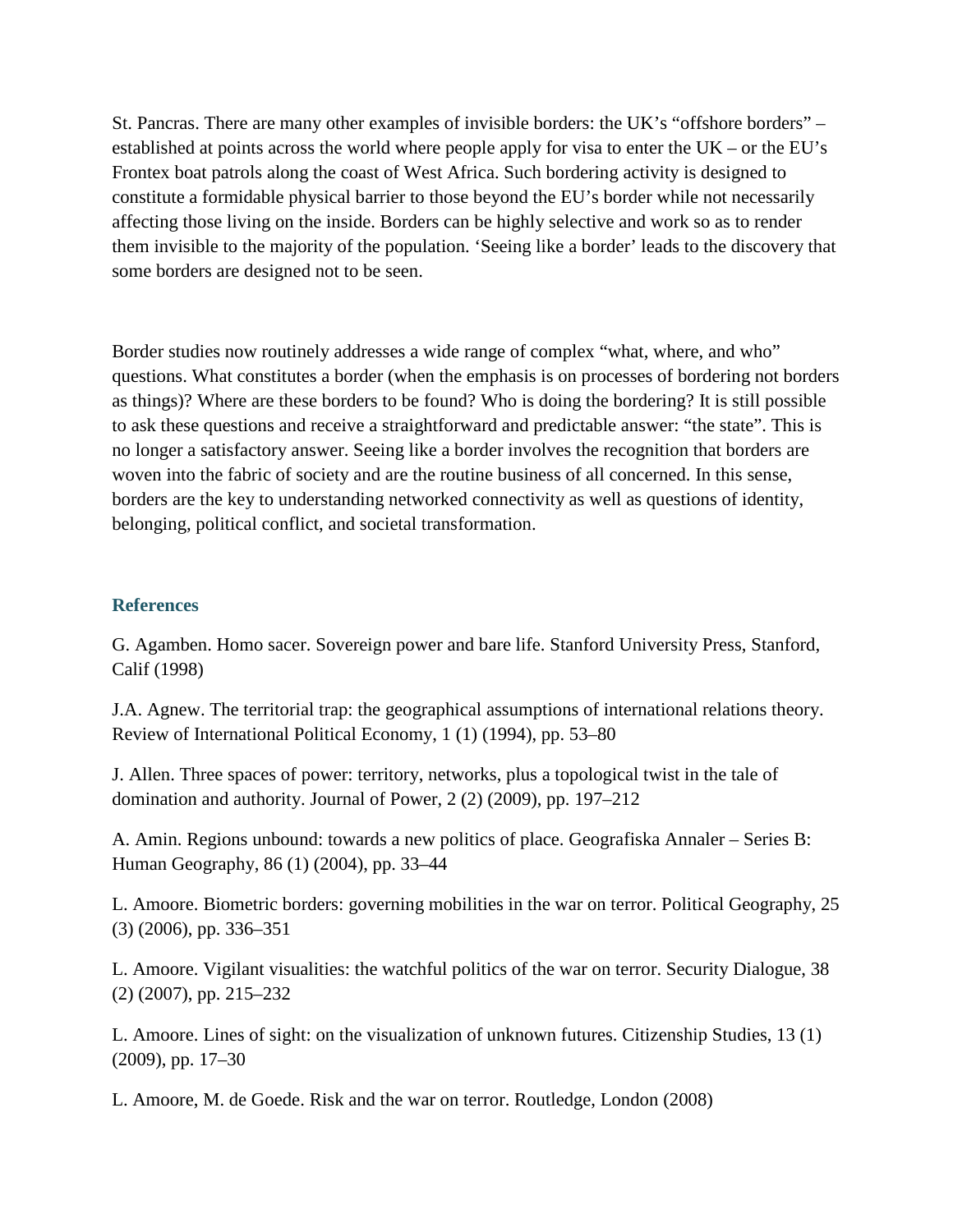L. Amoore, A. Hall. Border theatre: on the arts of security and resistance. Cultural Geographies, 17 (3) (2010), pp. 299–319

L. Amoore, S. Marmura, M.B. Salter. Editorial: smart borders and mobilities: spaces, zones, enclosures. Surveillance & Society, 5 (2) (2008), pp. 96–101

E. Balibar. The borders of Europe. P. Cheah, B. Robbins (Eds.), Cosmopolitics: Thinking and feeling beyond the nation, University of Minnesota Press, Minneapolis (1998)

E. Balibar. Politics and the other scene. Verso, London (2002)

E. Balibar. Europe as borderland. Environment and Planning D: Society and Space, 27 (2) (2009), pp. 190–215

D. Bigo. When two become one: internal and external securitizations in Europe. M. Kelstrup, M.C. Williams (Eds.), International relations theory and the politics of European integration: Power, security, and community, Routledge, London (2000)

D. Bigo. Security and immigration: toward a critique of the governmentality of unease. Alternatives: Global, Local, Political, 27 (1) (2002), p. 63

D. Bigo. Detention of foreigners, states of exception, and the social practices of control of the banopticon. P.K. Rajaram, C. Grundy-Warr (Eds.), Borderscapes: Hidden geographies and politics at territory's edge, University of Minnesota Press, Minneapolis (2007), pp. 3–34

J. Brown. Australia's solution: Process refugees regionally. The Globe & Mail (27 Oct 2010)

Burridge, A. (2009). Humanitarian aid and the production of spatial knowledge and practices in the US--Mexico borderlands. Unpublished Doctoral Dissertation, University of Southern California, Los Angeles, CA.

J. Butler. Performative acts and gender constitution: an essay in phenomenology and feminist theory. Theatre Journal, 40 (4) (1988), pp. 519–531

M. Coleman. Immigration geopolitics beyond the Mexico–US border. Antipode, 39 (1) (2007), pp. 54–76

M. Coleman. What counts as the politics and practice of security, and where? Devolution and immigrant insecurity after 9/11. Annals of the Association of American Geographers, 99 (5) (2009), pp. 904–913

Collyer, M. Deportation and the micropolitics of exclusion: the rise of removals from the UK to Sri Lanka. Geopolitics, in press.

Cooper, A., & Rumford, C. Cosmopolitan borders: bordering as connectivity. In M. Nowicka & M. Rovisco (Eds.), The ashgate companion to cosmopolitanism. Aldershot: Ashgate, in press.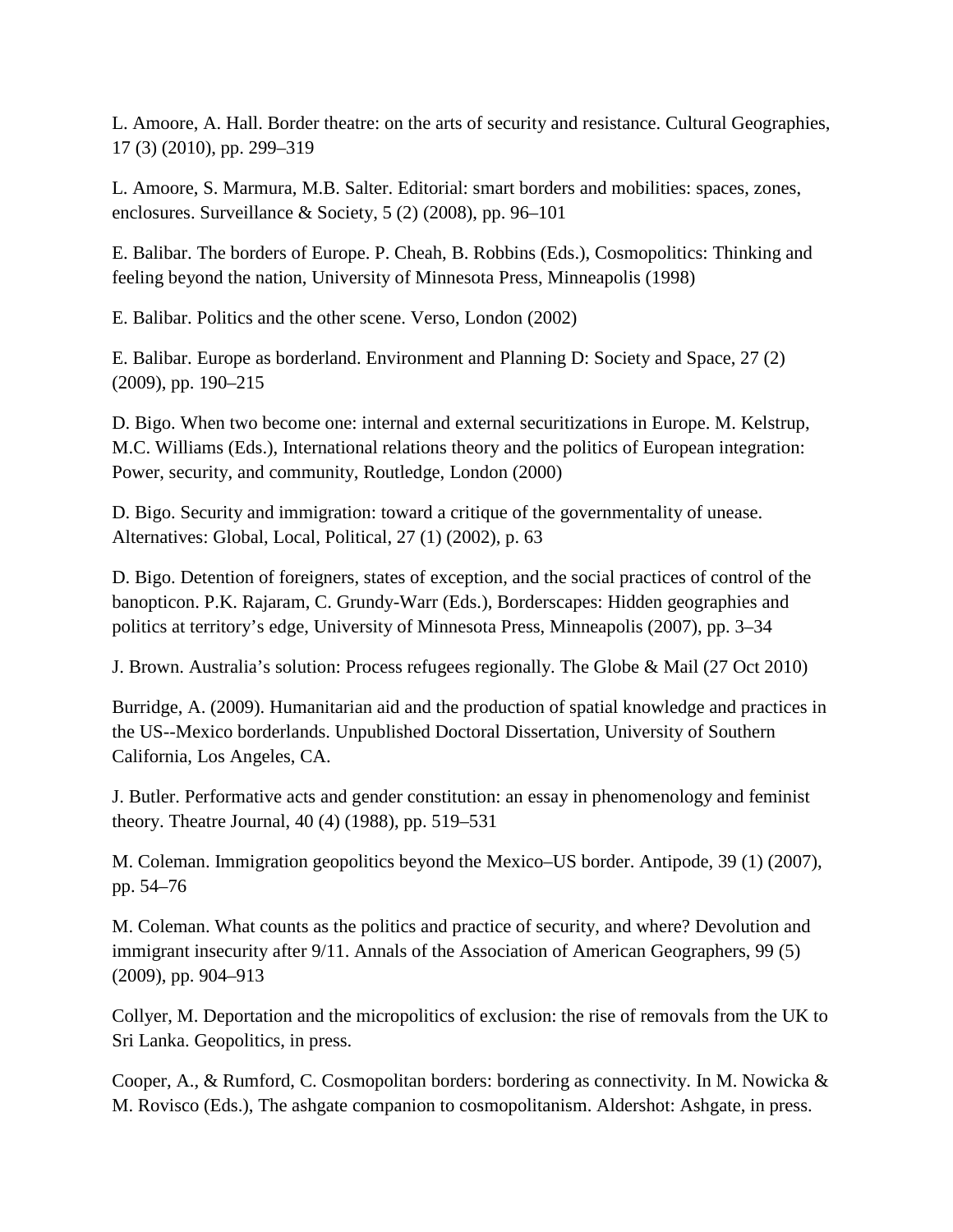R.J. Deibert, R. Rohozinski. Risking security: policies and paradoxes of cyberspace security. International Political Sociology, 4 (1) (2010), pp. 15–32

G. Deleuze. Postscript on the societies of control. October, 59 (1992), pp. 3–7

G. Deleuze, A. Boyman. Pure immanence: Essays on a life. Zone Books, New York (2001)

Department of Homeland Security. 'Secure borders and open doors: Preserving our welcome to the world in an age of terrorism', report of the SBODC. Department of Homeland Security, Washington DC (2008)

R.L. Doty. States of exception on the Mexico–U.S. Border: security, "decisions", and civilian border patrols. International Political Sociology, 1 (2) (2007), pp. 113–137

L. Feldman. Terminal exceptions: law and sovereignty at the airport threshold. Law, Culture and the Humanities, 3 (2) (2007), pp. 320–344

M. Foucault, M. Senellart, A.I. Davidson. Security, territory, population: Lectures at the Collège de France, 1977–1978. Palgrave Macmillan, New York (2007)

E. Goffman. The presentation of self in everyday life. Doubleday, Garden City, NY (1959)

J. Häkli, D.H. Kaplan. Learning from Europe? Borderlands in Social and Geographical Context. D.H. Kaplan, J. Häkli (Eds.), Boundaries and Place: European borderlands in geographical context, Rowman & Littlefield, Lanham, MD (2002), pp. 1–17

R. Hassner, J. Wittenberg. Barriers to entry: Who builds fortified boundaries and are they likely to work? Annual meeting. American Political Science Association, Toronto (2009)

J.M. Heyman. Class and classification at the US–Mexico border. Human Organization, 60 (2) (2001), pp. 128–140

Hiemstra, N. The everyday geopolitics of US migrant detention and deportation: Transnational reverberations in Ecuador. Unpublished Doctoral Dissertation. Syracuse, NY: Syracuse University, in press.

Home Office. The e-borders solution. HMSO, London (2009)

R. Hughes. Through the looking blast: geopolitics and visual culture. Geography Compass, 1 (5) (2007), pp. 976–997

Isin and Nielsen, 2008. E.F. Isin, G.M. Nielsen (Eds.), Acts of citizenship, Zed Books, London (2008)

P. Jirón. Mobile borders in urban daily mobility practices in Santiago de Chile. International Political Sociology, 4 (1) (2010), pp. 66–79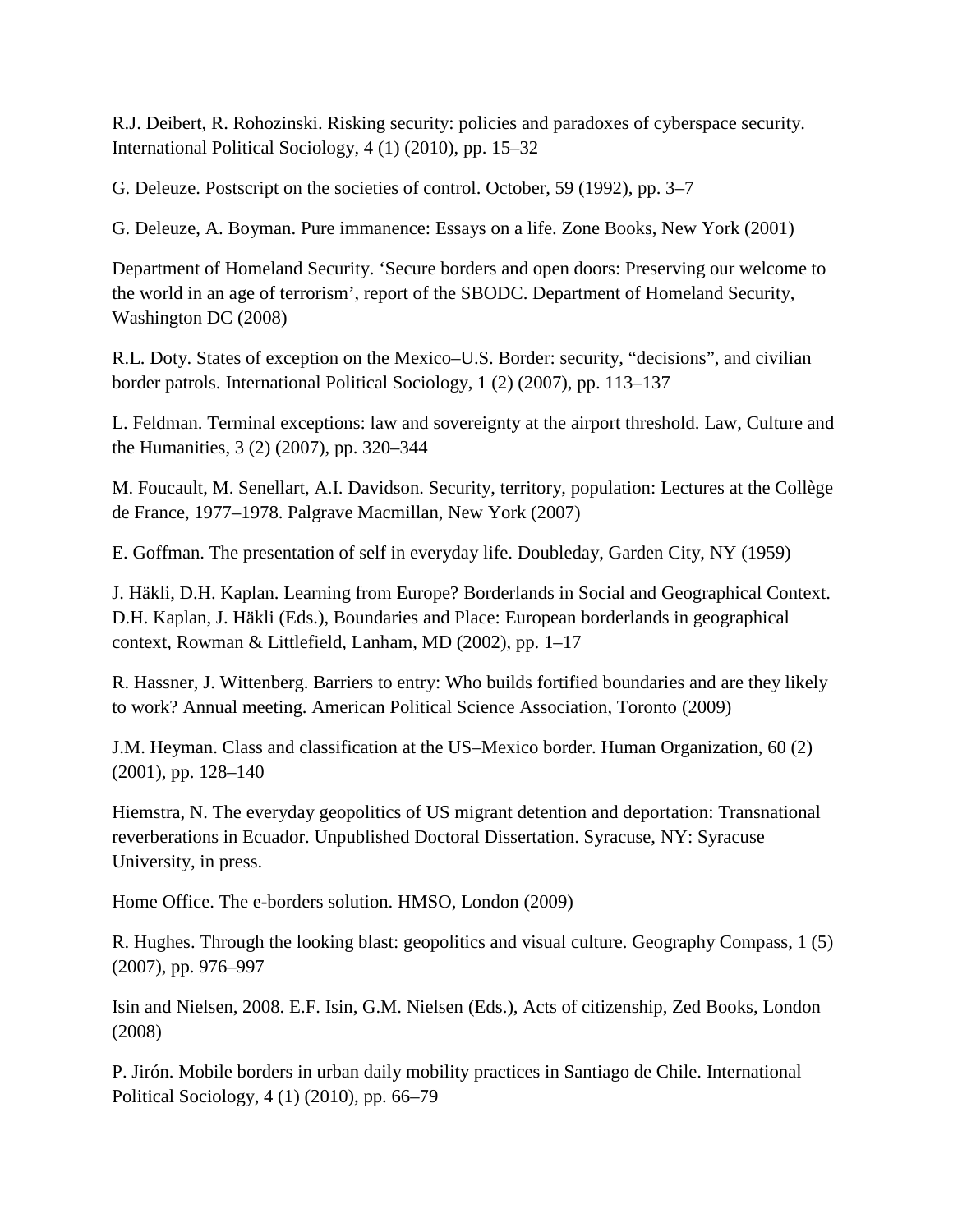C.M. Johnson. Cross-border regions and territorial restructuring in central Europe: room for more transboundary space. European Urban and Regional Studies, 16 (2) (2009), pp. 177–191

R. Jones. Categories, borders and boundaries. Progress in Human Geography, 33 (2) (2009), pp. 174–189

R. Jones. Geopolitical boundary narratives, the global war on terror and border fencing in India. Transactions of the Institute of British Geographers, 34 (3) (2009), pp. 290–304

C. Katz. Banal terrorism. D. Gregory, A. Pred (Eds.), Violent geographies: Fear, terror, and political violence, Routledge, New York (2007)

T. Keenan. Fables of responsibility: Aberrations and predicaments in ethics and politics. Stanford University Press, Stanford, Calif (1997)

Kocher, A., & Coleman, M. (10 April 2010). Racialized policing practices and 287(g): evidence from North Carolina. In Paper presented at the AAG Annual Meeting. Washington DC.

O.T. Kramsch, B. Hooper (Eds.), Cross-border governance in the European union, Routledge, London (2004)

C. Minca. Giorgio Agamben and the new biopolitical nomos. Geografiska Annaler – Series B: Human Geography, 88 (4) (2006), pp. 387–403

J.V. Minghi. From conflict to harmony in border landscapes. D. Rumley, J.V. Minghi (Eds.), The geography of border landscapes, Routledge, London (1991), pp. 15–30

A. Mountz. Seeking asylum: Human smuggling and bureaucracy at the border. University of Minnesota Press, Minneapolis (2010)

Mountz, A. (14 April 2010b). Specters at the port of entry: an ontology of exclusion. In Paper presented at the AAG Annual Meeting. Washington DC.

Multiplicity. Borders: the other side of globalization. S. McQuire, N. Papastergiadis (Eds.), Empires, ruins + networks: The transcultural agenda in art, Melbourne University Press, Carlton, Vic (2005)

A.W. Neal. Securitization and risk at the EU border: the origins of FRONTEX. Journal of Common Market Studies, 47 (2) (2009), pp. 333–356

J. Nevins. Operation gatekeeper and beyond: The war on illegals and the remaking of the U.S. Mexico boundary. (2nd ed.)Routledge, New York (2010)

S. Nield. On the border as theatrical space: appearance, dis-location and the production of the refugee. J. Kelleher, N. Ridout (Eds.), Contemporary theatres in Europe: A critical companion, Routledge, New York (2006)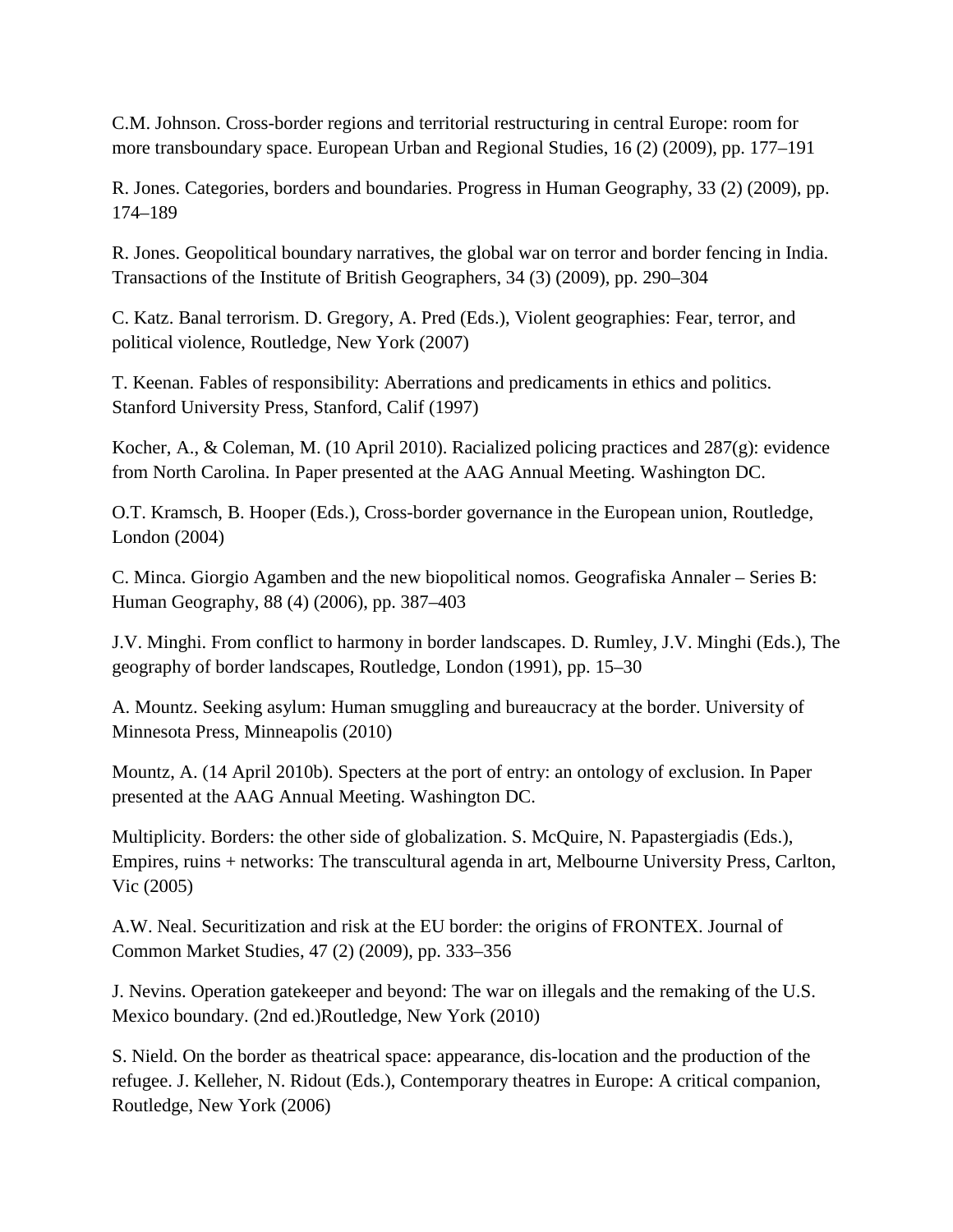P. Nyers. Rethinking refugees: Beyond states of emergency. Routledge, New York (2006)

P. Nyers. No one is illegal between city and nation. E.F. Isin, G.M. Nielsen (Eds.), Acts of citizenship, Zed Books Ltd, London (2008)

G. Ó Tuathail. Geopolitics. D. Atkinson (Ed.), Cultural geography: A critical dictionary of key concepts, I.B. Tauris, London (2005), pp. 65–71

L. O'Dowd. From a 'borderless world' to a 'world of borders': 'bringing history back in'. Environment and Planning D: Society and Space, 28 (2010), pp. 1031–1050

A. Paasi. Territories, boundaries, and consciousness: The changing geographies of the Finnish-Russian boundary. J. Wiley & Sons, Chichester (1996)

A. Paasi. Boundaries as social processes: Territoriality in the world of flows. Geopolitics, 3 (1) (1998), pp. 69–88

A. Paasi. Bounded spaces in a 'borderless world': border studies, power and the anatomy of territory. Journal of Power, 2 (2) (2009), pp. 213–234

N. Parker, N. Vaughan-Williams, L. Bialasiewicz, S. Bulmer, B. Carver, R. Durie et al. Lines in the sand? Towards an agenda for critical border studies. Geopolitics, 14 (3) (2009), pp. 582–587

G. Popescu. The conflicting logics of cross-border reterritorialization: geopolitics of euroregions in eastern Europe. Political Geography, 27 (4) (2008), pp. 418–438

A. Pratt. Securing borders: Detention and deportation in Canada. UBC Press, Vancouver (2005)

R. Raley. Border hacks. L. Amoore, M. de Goede (Eds.), Risk and the war on terror, Routledge, London (2008)

G. Rosas. The thickening borderlands. Cultural Dynamics, 18 (3) (2006), pp. 335–349

M. Rovisco. Reframing Europe and the global: conceptualizing the border in cultural encounters. Environment & Planning D: Society & Space, 28 (6) (2010), pp. 1015–1030

C. Rumford. Theorizing borders. European Journal of Social Theory, 9 (2) (2006), pp. 155–169

C. Rumford. Does Europe have cosmopolitan borders? Globalizations, 4 (3) (2007), pp. 327–339

C. Rumford. Citizens and borderwork in contemporary Europe. Routledge, London (2008)

P. Sahlins. Boundaries: The making of France and Spain in the Pyrenees. University of California Press, Berkeley (1989)

M.B. Salter. Governmentalities of an airport: heterotopia and confession. International Political Sociology, 1 (1) (2007), pp. 49–66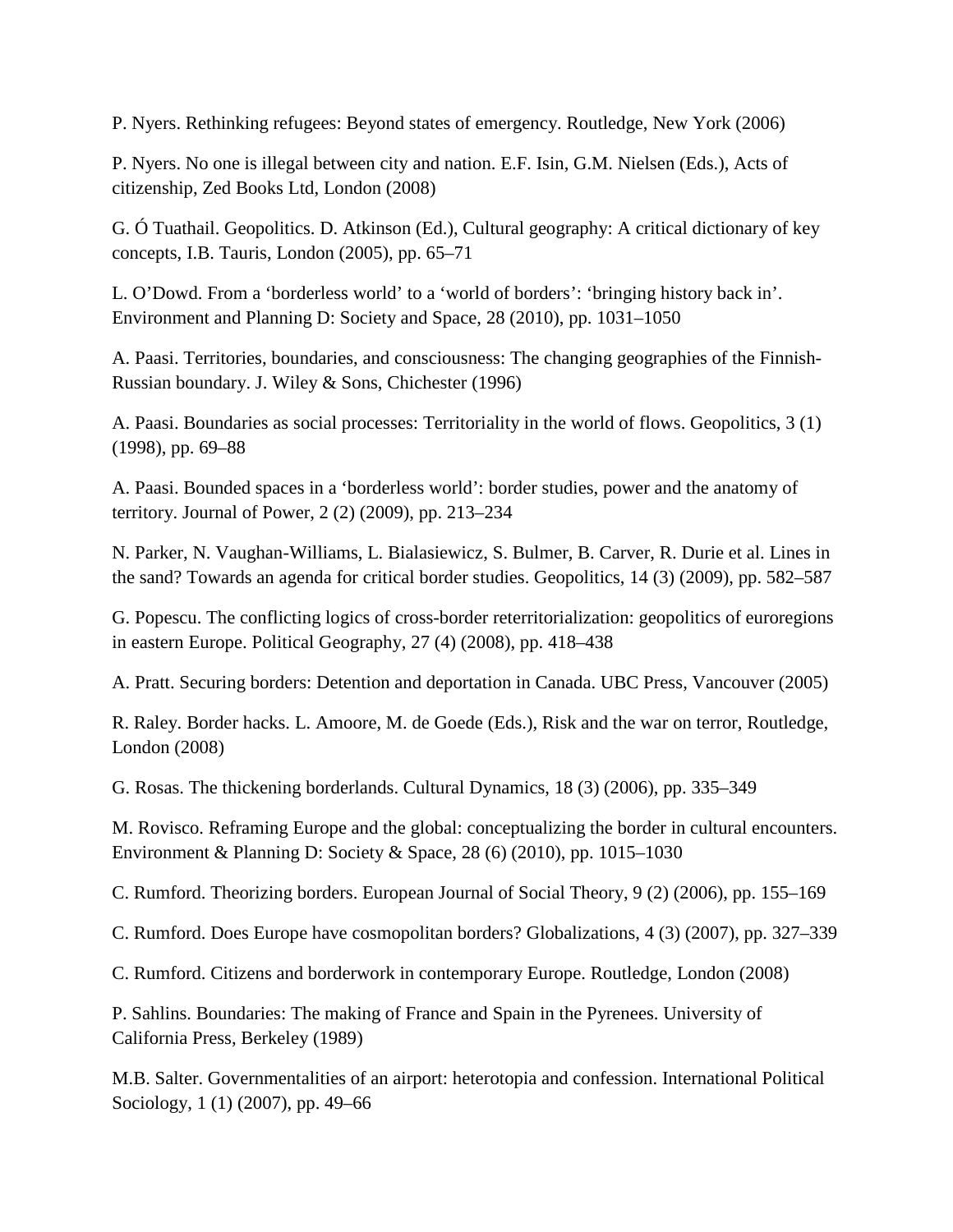M.B. Salter. Politics at the airport. University of Minnesota Press, Minneapolis (2008)

M.B. Salter. Mapping transatlantic security relations: The EU, Canada and the war on terror. Routledge, London (2010)

C. Schmitt. Political theology: Four chapters on the concept of sovereignty. MIT Press, Cambridge, Mass (1985)

J.C. Scott. Seeing like a state: How certain schemes to improve the human condition have failed. Yale University Press, New Haven (1998)

J.W. Scott, H. van Houtum. Reflections on EU territoriality and the 'bordering' of Europe. Political Geography, 28 (5) (2009), pp. 271–273

J.D. Sidaway. Rebuilding bridges: a critical geopolitics of Iberian transfrontier cooperation in a European context. Environment and Planning D: Society and Space, 19 (6) (2001), pp. 743–778

N. Soguk. Border's capture: insurrectional politics, border-crossing humans, and the new political. P.K. Rajaram, C. Grundy-Warr (Eds.), Borderscapes: Hidden geographies and politics at territory's edge, University of Minnesota Press, Minneapolis (2007), pp. 283–308

M.B. Sparke. In the space of theory: Postfoundational geographies of the nation-state. University of Minnesota Press, Minneapolis (2005)

M.B. Sparke. A neoliberal nexus: economy, security and the biopolitics of citizenship on the border. Political Geography, 25 (2) (2006), pp. 151–180

P. Spoonley, A. Butcher. Reporting superdiversity. The mass media and immigration in New Zealand. Journal of Intercultural Studies, 30 (4) (2009), pp. 355–372

S. Taylor. Sovereign power at the border. Public Law Review, 16 (2005), pp. 55–77

M. Ticktin. Policing and humanitarianism in France: immigration and the turn to law as the state of exception. Interventions: The International Journal of Postcolonial Studies, 7 (3) (2005), pp. 346–368

Trusted Borders. Delivering an enhanced border management system for the UK. Trusted Borders Consortium, London (2010)

J. Urry. Mobilities. Polity Press, Oxford (2007)

H. van Houtum, F. Boedeltje. Europe's shame: death at the Borders of the EU. Antipode, 41 (2) (2009), pp. 226–230